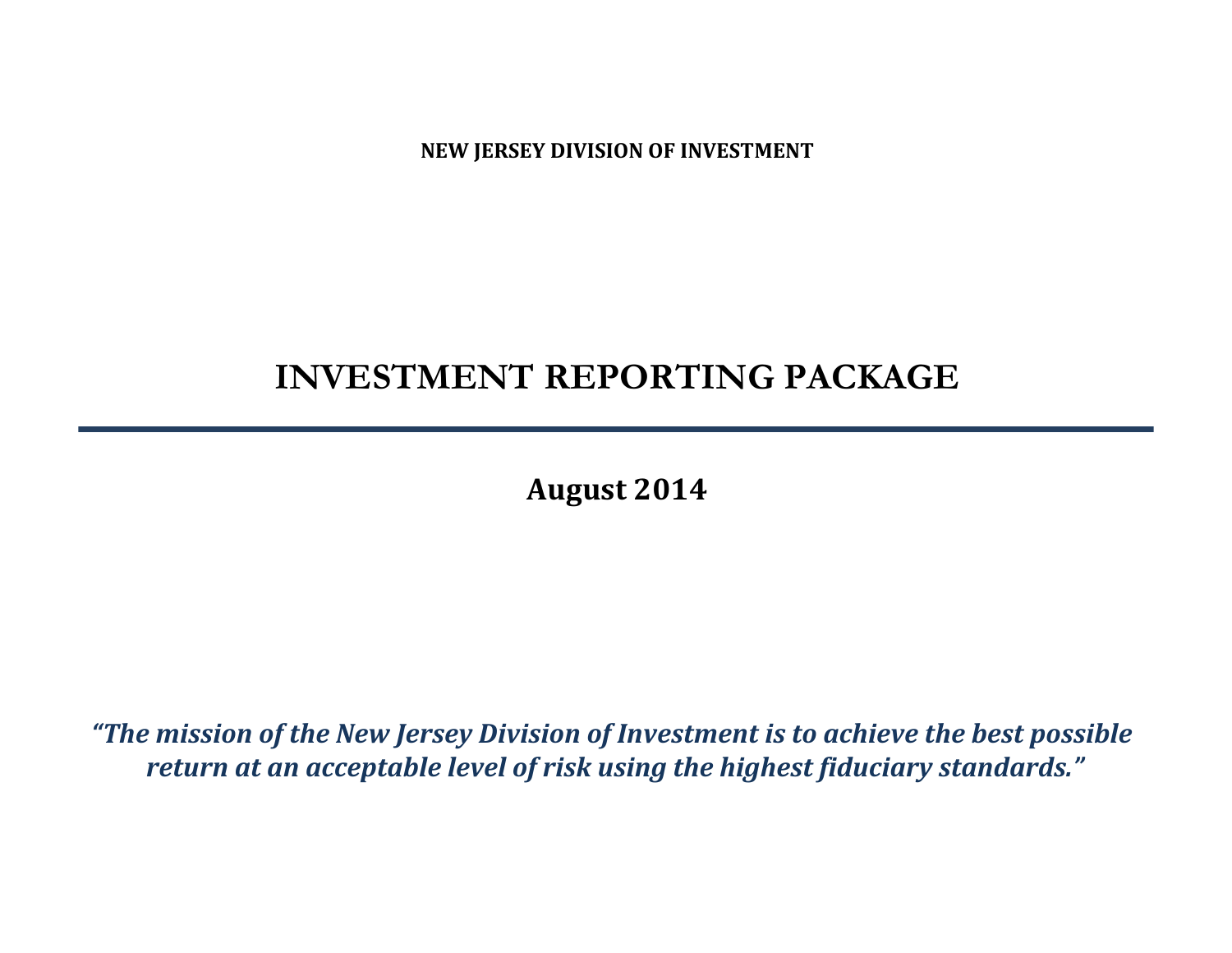# **New Jersey Division of Investment Actual Allocation vs FY 2015 Investment Plan Target 8/31/14**

|                                    | <b>Actual</b>       |          |             |              |
|------------------------------------|---------------------|----------|-------------|--------------|
|                                    | <b>Allocation %</b> | Target % | Difference% | Allocation\$ |
| Absolute Return/Risk Mitigation    | 4.24%               | 4.00%    | 0.24%       | 3,378.64     |
| <b>Risk Mitigation</b>             | 4.24%               | 4.00%    | 0.24%       | 3,378.64     |
| Cash Equivalents <sup>(1)</sup>    | 3.90%               | 5.00%    | $-1.10%$    | 3,111.36     |
| Short Term Cash Equivalents        | 0.50%               | 0.00%    | 0.49%       | 395.03       |
| <b>TIPS</b>                        | 2.15%               | 1.50%    | 0.65%       | 1,714.33     |
| <b>US Treasuries</b>               | 1.05%               | 1.75%    | $-0.70%$    | 836.29       |
| <b>Total Liquidity</b>             | 7.60%               | 8.25%    | $-0.65%$    | 6,057.01     |
| <b>Investment Grade Credit</b>     | 11.73%              | 10.00%   | 1.73%       | 9,344.94     |
| Public High Yield                  | 2.05%               | 2.00%    | 0.05%       | 1,637.47     |
| <b>Global Diversified Credit</b>   | 2.76%               | 3.50%    | $-0.70%$    | 2,198.33     |
| Credit Oriented Hedge Funds        | 3.09%               | 4.00%    | $-0.91%$    | 2,466.35     |
| Debt Related Private Equity        | 1.03%               | 1.00%    | 0.03%       | 821.19       |
| <b>Debt Related Real Estate</b>    | 0.96%               | 1.00%    | $-0.04%$    | 766.25       |
| Police and Fire Mortgage Program   | 1.12%               | 1.10%    | 0.02%       | 890.10       |
| <b>Total Income</b>                | 22.74%              | 22.60%   | 0.14%       | 18,124.63    |
| Commodities                        | 1.20%               | 1.00%    | 0.20%       | 956.58       |
| <b>Private Real Assets</b>         | 1.25%               | 2.00%    | $-0.75%$    | 996.44       |
| <b>Equity Related Real Estate</b>  | 3.77%               | 4.25%    | $-0.52%$    | 3,002.73     |
| <b>Total Real Return</b>           | 6.22%               | 7.25%    | $-1.03%$    | 4,955.75     |
| <b>US Equity</b>                   | 27.96%              | 27.25%   | 0.71%       | 22,286.42    |
| Non-US Developed Markets Equity    | 11.78%              | 12.00%   | $-0.22%$    | 9,385.77     |
| <b>Emerging Markets Equity</b>     | 6.79%               | 6.40%    | 0.39%       | 5,414.53     |
| <b>Equity Oriented Hedge Funds</b> | 3.76%               | 4.00%    | $-0.24%$    | 2,994.47     |
| <b>Buyouts/Venture Capital</b>     | 7.90%               | 8.25%    | $-0.35%$    | 6,297.44     |
| <b>Total Global Growth</b>         | 58.19%              | 57.90%   | 0.29%       | 46,378.63    |
| Opportunistic Private Equity       | 0.18%               | 0.00%    | 0.18%       | 141.26       |
| <b>Other Cash and Receivables</b>  | 0.83%               | 0.00%    | 0.83%       | 662.98       |
| <b>Total Pension Fund</b>          | 100.00%             | 100.00%  | 0.00%       | 79,698.90    |

**1 The cash aggregate comprises the two common fund cash accounts, in addition to the seven plan cash accounts.** 

**Totals may not equal sum of components due to rounding.**



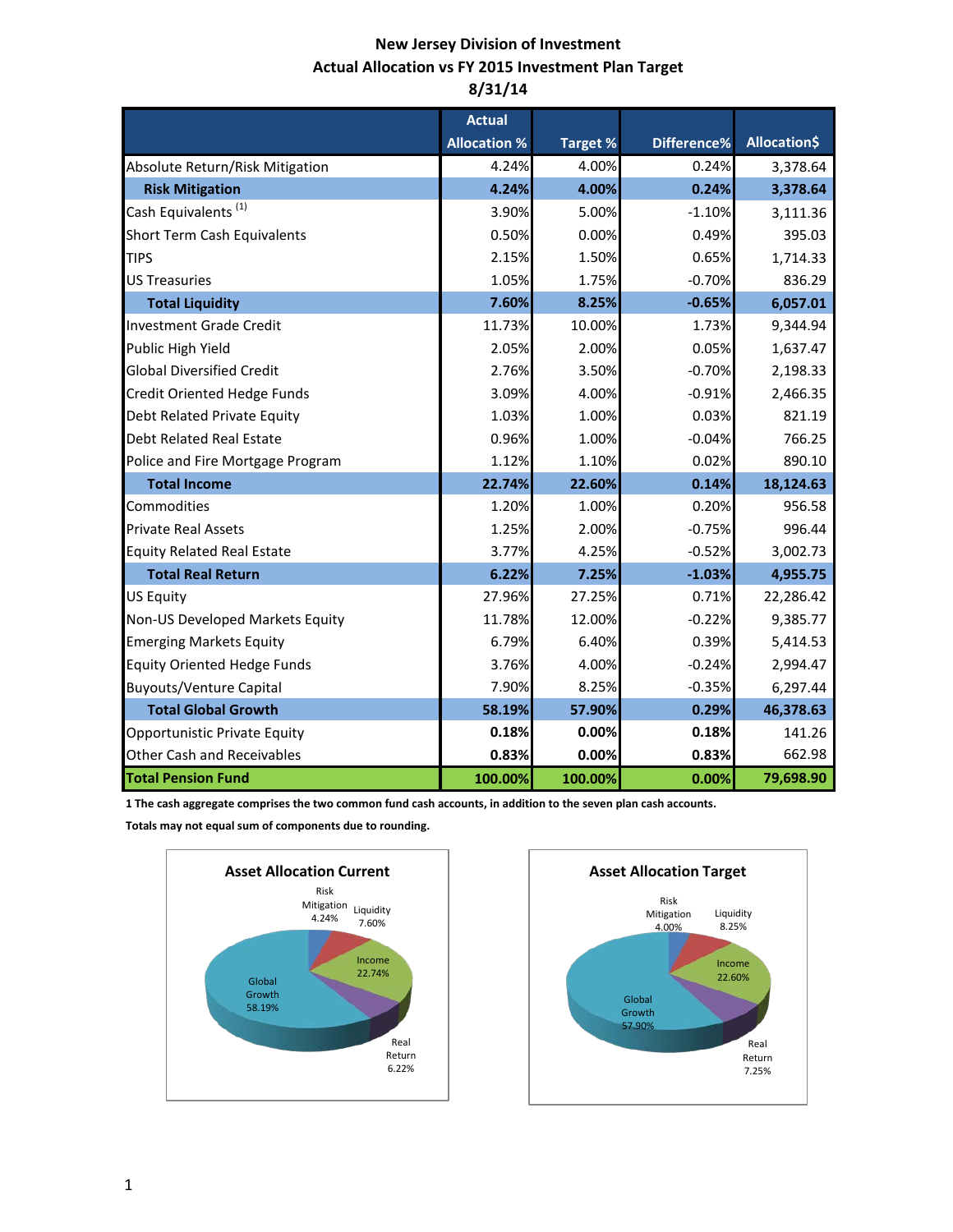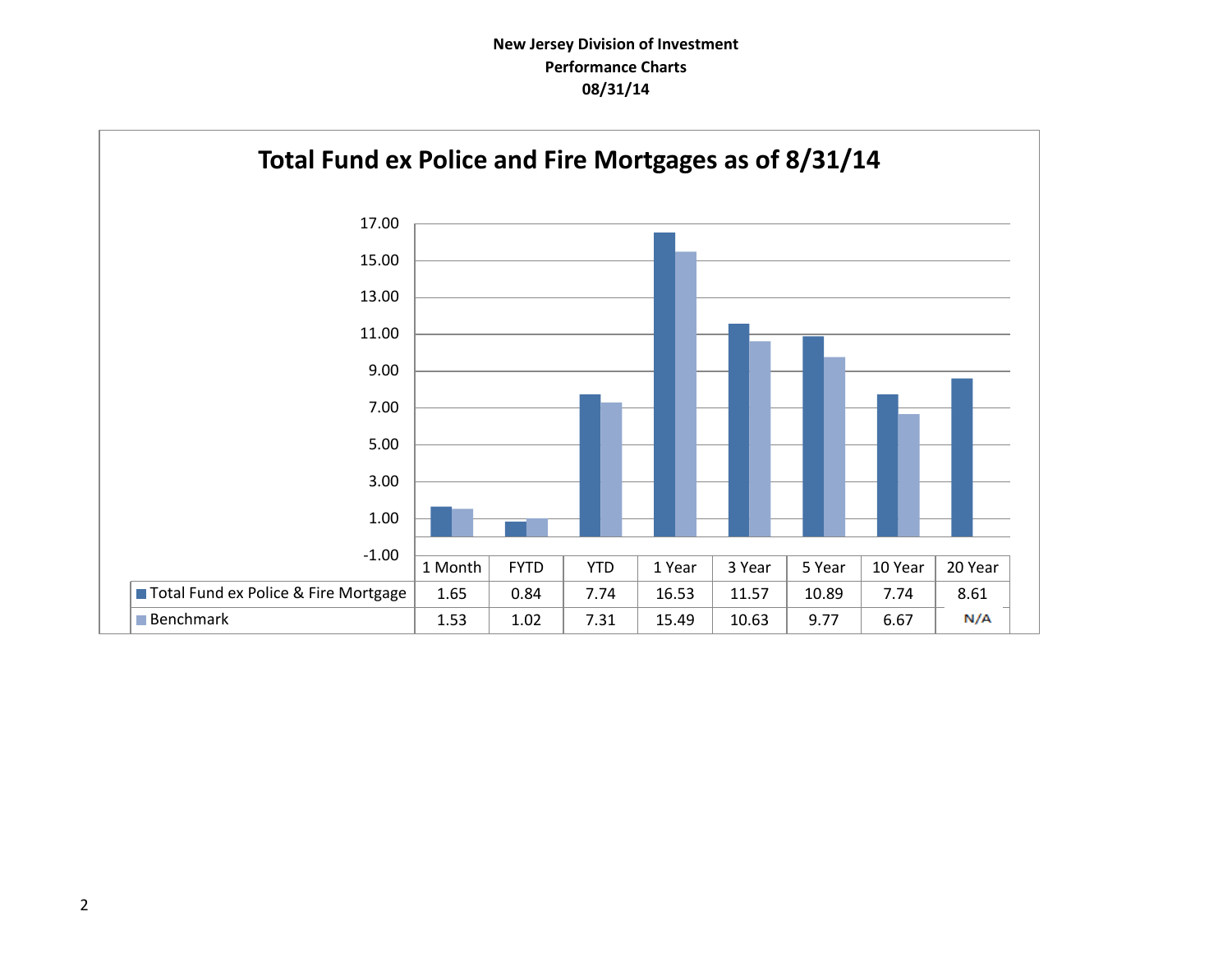# **New Jersey Division of Investment Performance Charts 08/31/14**



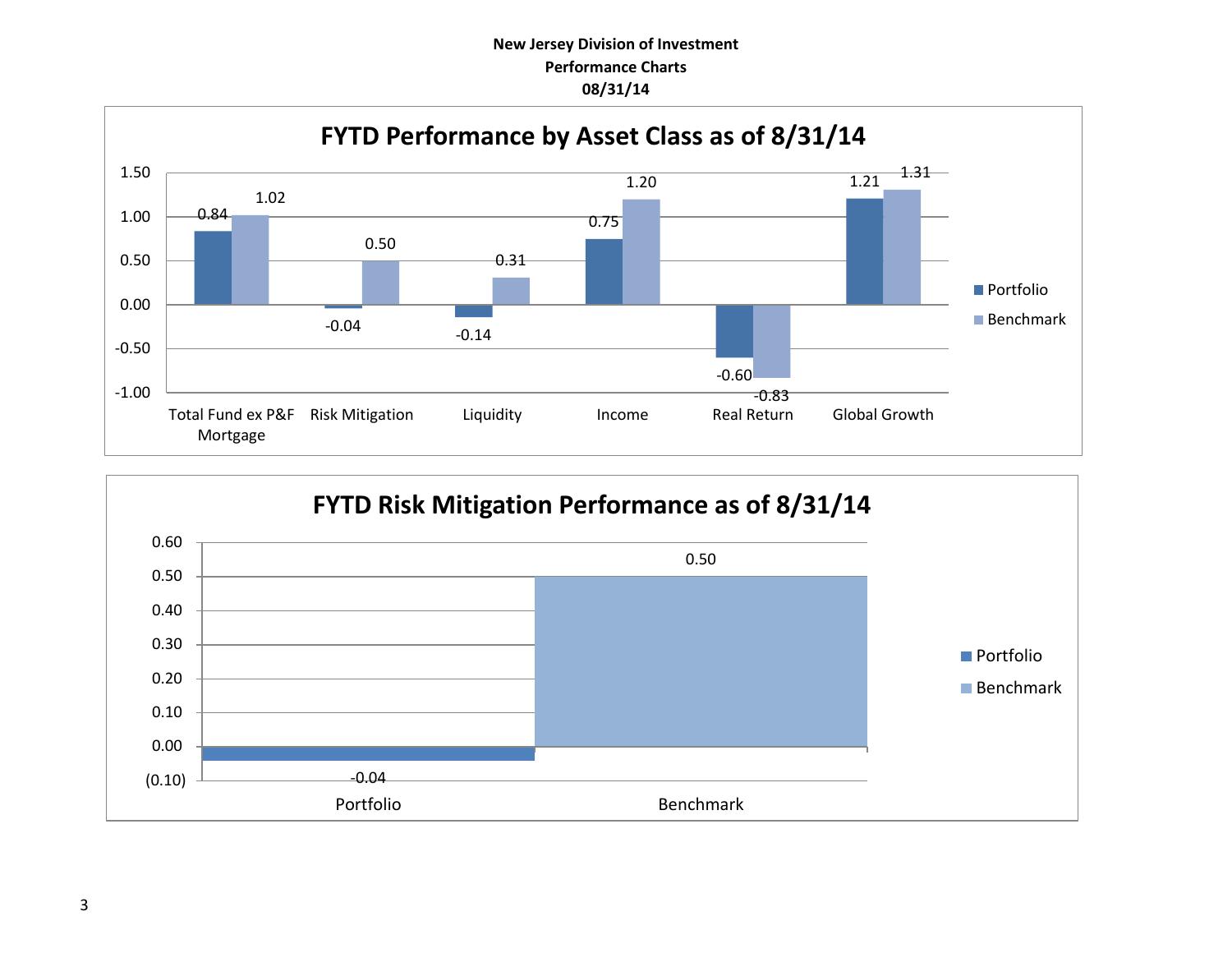# **New Jersey Division of Investment Performance Charts 08/31/14**





\*Reported on a 1 month lag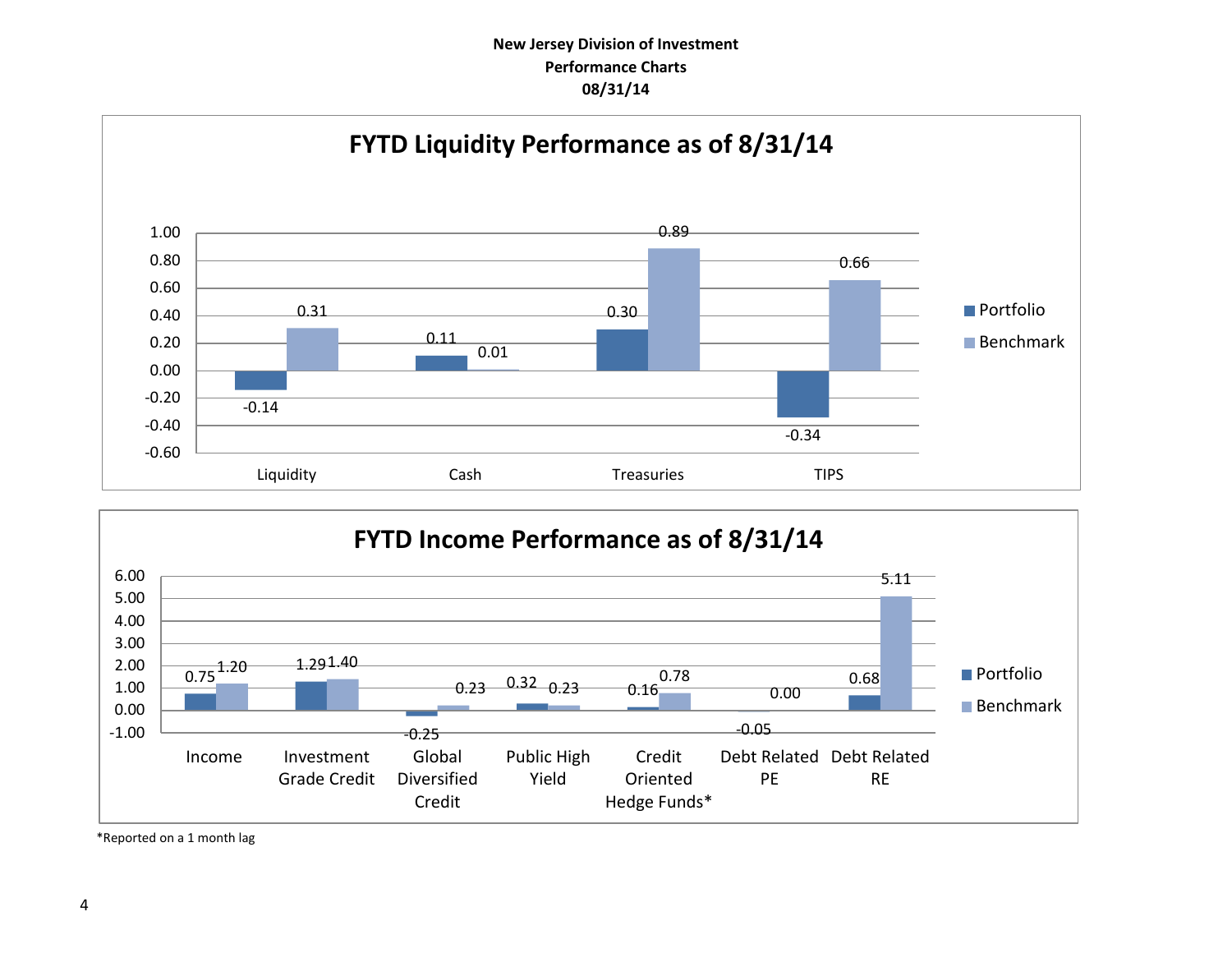# **New Jersey Division of Investment Performance Charts 08/31/14**





\*Reported on a 1 month lag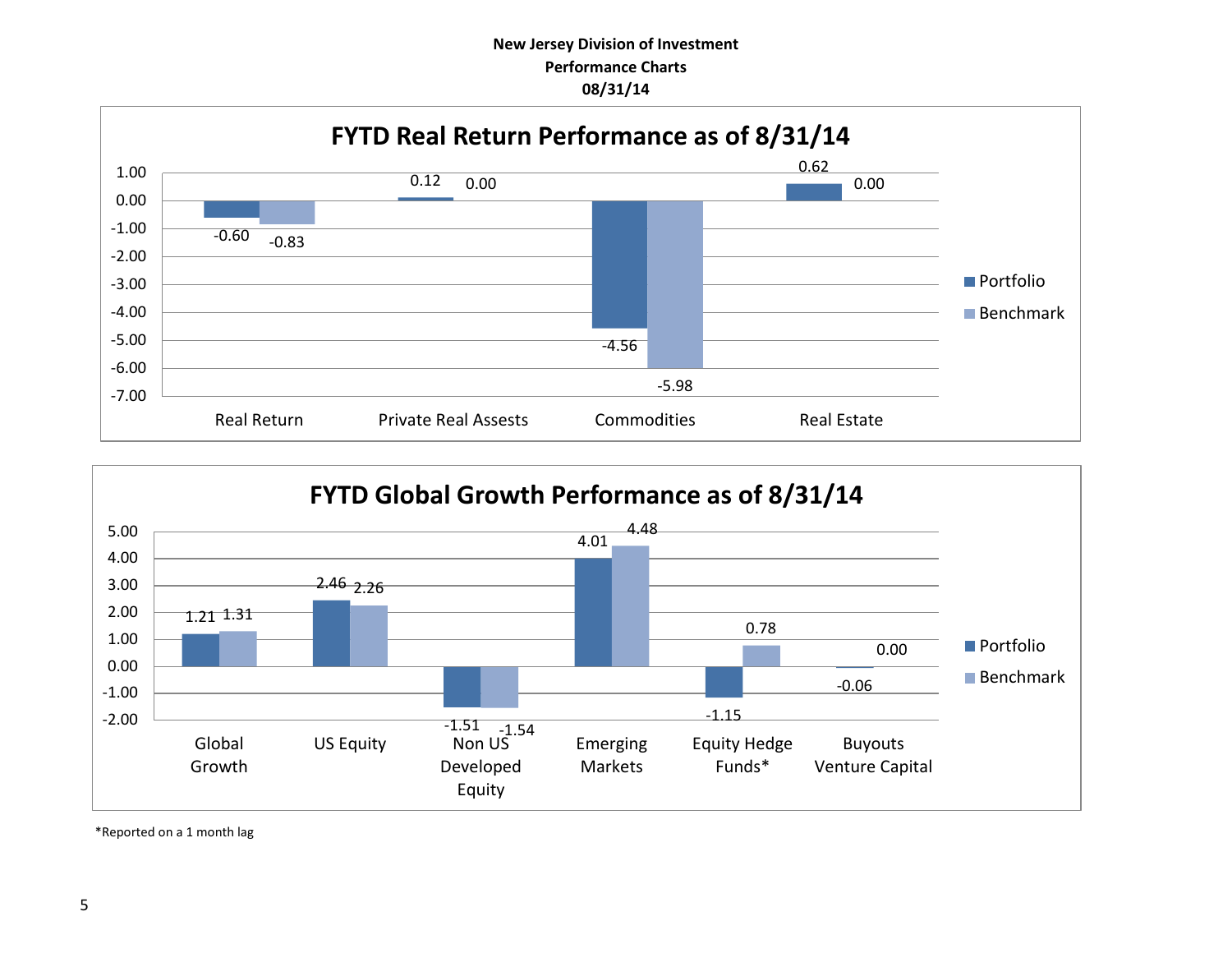#### **New Jersey Division of Investment**

**Pension Fund Performance Versus Benchmark**

| 8/31/14                                                           |         |             |             |        |         |         |          |
|-------------------------------------------------------------------|---------|-------------|-------------|--------|---------|---------|----------|
|                                                                   | 1 month | <b>FYTD</b> | <b>CYTD</b> | 1 Year | 3 Years | 5 Years | 10 Years |
| Domestic Equity with Cash, Hedges, Miscellaneous                  | 4.33    | 2.46        | 9.74        | 25.51  | 20.86   | 17.59   | 9.73     |
| S&P 1500 Composite                                                | 4.10    | 2.26        | 9.45        | 24.86  | 20.55   | 17.10   | 8.69     |
| Equity Only (Ex Cash)                                             | 4.35    | 2.46        | 9.85        | 26.22  | 21.23   | 18.04   | 9.90     |
| <b>Equity Only-Diversified Fund</b>                               | 4.35    | 2.29        | 9.42        | 24.84  | 20.51   |         |          |
| <b>Equity Only-Concentrated Fund</b>                              | 4.36    | 2.64        | 10.29       | 27.86  | 22.26   |         |          |
| Domestic Fixed Income with Cash, Hedges, Miscellaneous            | 1.00    | 0.66        | 6.68        | 8.56   | 6.41    | 8.40    | 7.19     |
| <b>Fixed Income Blended Benchmark</b>                             | 1.38    | 0.97        | 6.40        | 8.41   | 6.23    | 7.68    | 6.67     |
| <b>Investment Grade</b>                                           | 1.13    | 0.99        | 6.71        | 7.74   | 5.18    | 7.63    | 6.69     |
| <b>Investment Grade Blended Benchmark</b>                         | 1.30    | 1.26        | 6.79        | 7.76   | 6.36    | 8.30    | 6.98     |
| High Yield                                                        | 0.95    | (0.01)      | 9.35        | 14.44  | 11.76   | 14.24   |          |
| <b>Barclays High Yield Index</b>                                  | 1.59    | 0.23        | 5.70        | 10.58  | 10.64   | 12.28   |          |
| International Equity with Cash, Hedges, Miscellaneous             | 1.15    | 0.47        | 5.53        | 18.00  | 8.07    | 5.75    | 6.58     |
| <b>MSCI All World Country Index (ex US)</b>                       | 0.55    | (0.45)      | 5.09        | 17.75  | 9.27    | 8.17    | 7.94     |
| <b>Custom International Equity Markets Index</b>                  | 0.84    | 0.55        | 6.04        | 18.02  | 8.78    |         |          |
| Developed Markets Equity                                          | 0.22    | (1.51)      | 3.45        | 17.21  | 10.28   |         |          |
| Custom International Equity Developed Markets Index               | 0.08    | (1.54)      | 3.44        | 17.05  | 10.86   |         |          |
| <b>Emerging Markets Equity</b>                                    | 2.74    | 4.01        | 9.62        | 20.27  | 4.62    |         |          |
| <b>Custom International Equity Emerging Markets Index</b>         | 2.26    | 4.48        | 10.76       | 20.07  | 4.99    |         |          |
| <b>Alternative Investments</b>                                    | 0.12    | (0.29)      | 9.25        | 13.90  | 9.05    | 10.63   |          |
| <b>Hedge Funds</b>                                                | (0.09)  | (0.38)      | 5.14        | 9.47   | 6.67    | 7.62    |          |
| HFRI Fund of Funds Composite (one month lag)                      | (0.38)  | 0.60        | 3.05        | 6.15   | 3.04    | 3.85    |          |
| <b>Private Equity</b>                                             | 0.19    | (0.06)      | 15.98       | 23.64  | 14.33   | 16.54   |          |
| Cambridge Associates (Data only available quarterly) <sup>1</sup> | 0.00    | 0.00        | 9.95        | 18.90  | 14.36   | 17.35   |          |
| <b>Real Estate</b>                                                | 0.58    | 0.55        | 9.89        | 13.98  | 12.42   | 9.34    |          |
| Real Estate Index (Data only available quarterly) $1$             | 0.00    | 0.00        | 5.29        | 12.74  | 11.83   | 9.97    |          |
| Real Assets/Commodities                                           | (0.11)  | (2.46)      | 6.88        | 5.87   | (1.82)  | 3.00    |          |
| <b>DJUBS TR Index</b>                                             | (1.05)  | (5.98)      | 0.68        | (2.92) | (8.30)  | 0.21    |          |
| <b>Police &amp; Fire Mortgage Program</b>                         | 0.58    | 0.90        | 4.23        | 5.41   | 3.10    |         |          |
| Plan Cash <sup>2</sup>                                            | 0.04    | 0.12        | 0.43        | 0.48   | 0.27    | 0.31    | 1.78     |
| <b>US Treasury Bills (3 month)</b>                                | 0.00    | 0.01        | 0.03        | 0.04   | 0.05    | 0.08    | 1.52     |
| <b>Total Pension Fund</b>                                         | 1.64    | 0.84        | 7.69        | 16.40  | 11.45   |         |          |
| <b>Total Pension Fund ex Police and Fire Mortgages</b>            | 1.65    | 0.84        | 7.74        | 16.53  | 11.57   | 10.89   | 7.74     |
| <b>Total Fund Benchmark</b>                                       | 1.53    | 1.02        | 7.31        | 15.49  | 10.63   | 9.77    | 6.67     |

**1 Cambridge Associates & NCREIF (NPI) Benchmarks are only reported on an quarterly basis, non quarter-end months are reported as 0%**

**2 The cash aggregate comprises the seven plan cash accounts**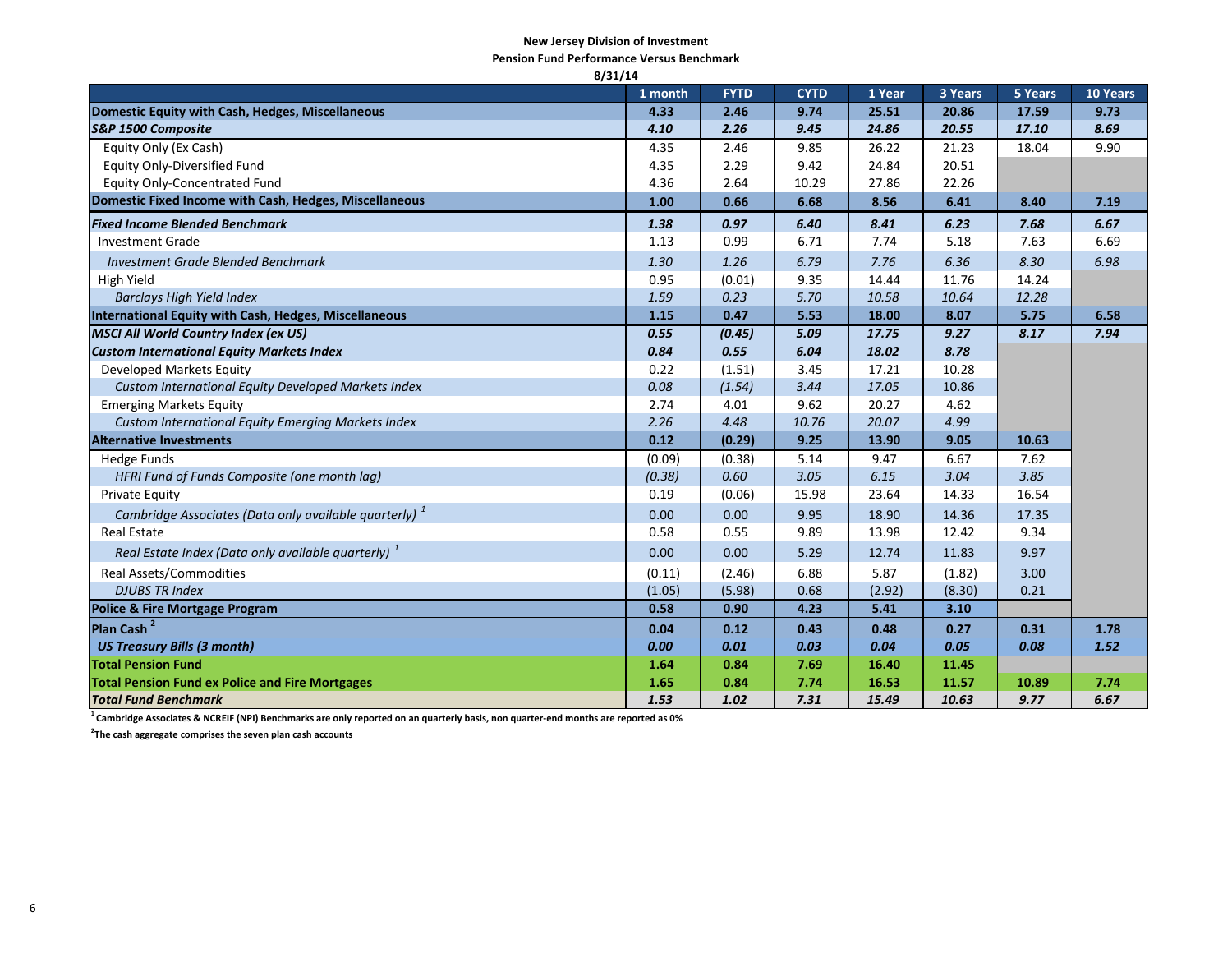# **New Jersey Division of Investment Domestic Equity 8/31/14**

#### **Top Holdings**

|                              | % of             |
|------------------------------|------------------|
| Company                      | <b>Portfolio</b> |
| <b>APPLE INC</b>             | 3.57             |
| <b>EXXON MOBIL CORP</b>      | 2.22             |
| <b>MICROSOFT CORP</b>        | 2.15             |
| <b>WELLS FARGO CO</b>        | 1.77             |
| <b>GOOGLE INC</b>            | 1.70             |
| <b>GENERAL ELECTRIC CO</b>   | 1.47             |
| <b>JOHNSON &amp; JOHNSON</b> | 1.45             |
| MERCK & CO.                  | 1.40             |
| <b>JP MORGAN CHASE CO.</b>   | 1.34             |
| <b>GILEAD SCIENCES INC</b>   | 1.18             |

**Portfolio Sector Weightings**

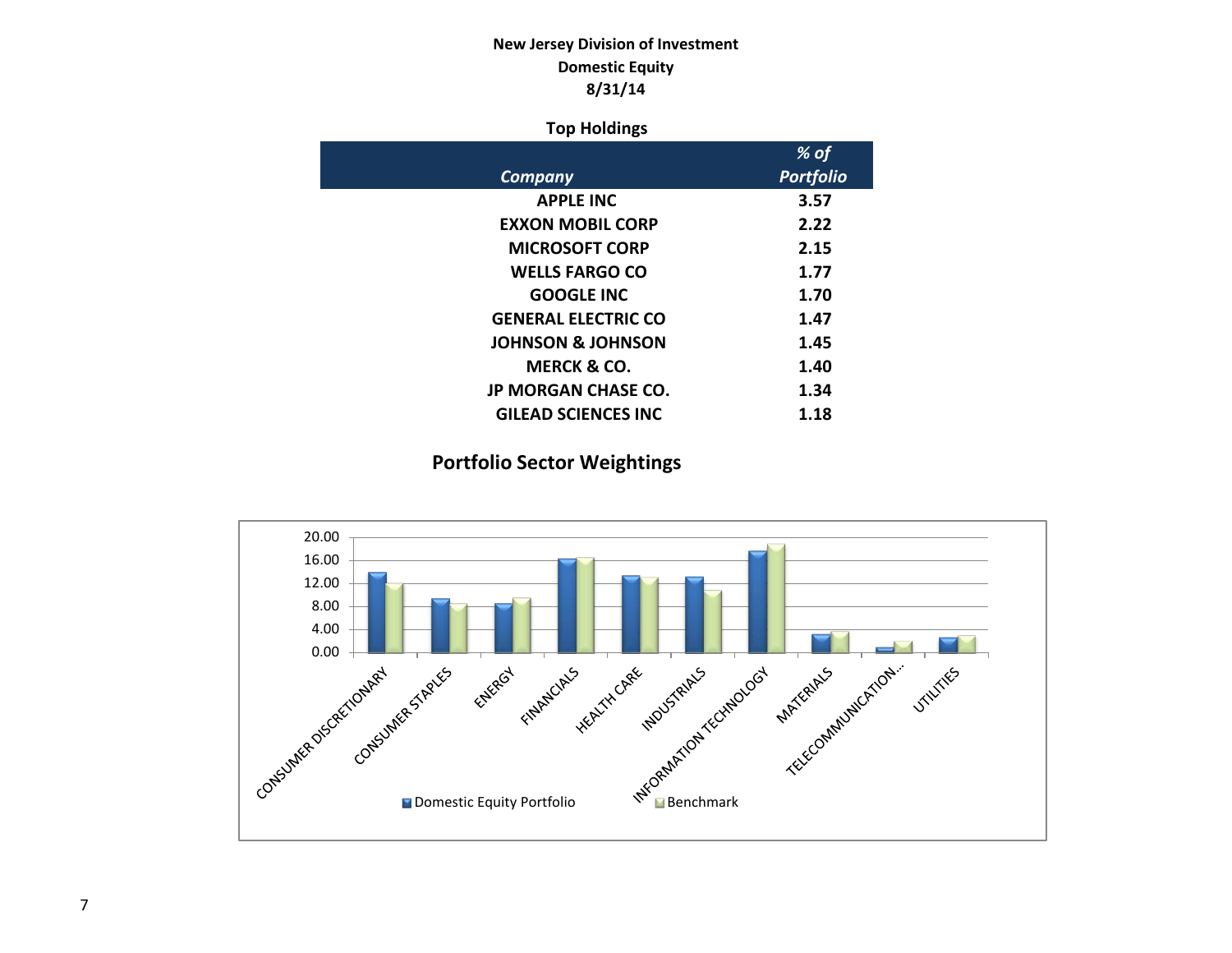#### **New Jersey Division of Investment Investment Grade Portfolio 8/31/14**

|                               | <b>Portfolio</b> | <b>Benchmark</b> <sup>(1)</sup> Difference |         |              | Issuer Name <sup>(2)</sup>      | <b>Market Valu</b> |
|-------------------------------|------------------|--------------------------------------------|---------|--------------|---------------------------------|--------------------|
| S & P's Quality Rating        | A+l              | A+                                         | N/A     | TII          | U.S. Treasury Tips              | 13.84%             |
| Coupon (%)                    | 3.88             | 5.40                                       | $-1.52$ |              | U.S. Treasury                   | 8.19%              |
| Current Yield                 | 3.22             | 4.42                                       | $-1.20$ | <b>IXOM</b>  | <b>Exxon Mobil</b>              | 2.37%              |
| <b>IDuration</b>              | 6.06             | $*6.76$                                    | $-0.70$ | <b>AID</b>   | Aid to Israel                   | 2.31%              |
| <b>Option Adjusted Spread</b> | 77.97            | 103.73                                     | 25.76   | <b>MP</b>    | Prov of Manitoba                | 2.14%              |
| Convexity                     | 0.20             | 1.54                                       | $-1.34$ |              | IAT & T                         | 1.83%              |
| Maturity (yrs)                | 7.16             | $*9.83$                                    | $-2.67$ | <b>BRCOL</b> | <b>Prov of British Columbia</b> | 1.70%              |

 $*$ This is a custom benchmark

| <b>Maturities</b> | <b>Portfolio</b> | Benchmark <sup>(1)</sup> |
|-------------------|------------------|--------------------------|
| $0-5$ yr          | 41.20            | 0.41                     |
| $5-10$ yr         | 42.51            | 0.74                     |
| 10-15yr           | 4.28             | 9.88                     |
| 15-20yr           | 7.98             | 12.78                    |
| 20-25yr           | 2.59             | 23.66                    |
| 25-30yr           | 0.00             | 48.67                    |
| $>30$ yr          | 0.20             | 3.86                     |
| Unclassified      | 1.24             | 0.00                     |

(1) Barclay's Gov/Credit Long

(2) Includes all affiliated entities

(3) Excluding US Treasuries and Tips

| <b>Portfolio</b> | Benchmark <sup>(1)</sup> Difference |         |              | <b>Issuer Name<sup>(2)</sup></b> | Market Value [%] |
|------------------|-------------------------------------|---------|--------------|----------------------------------|------------------|
| $A+$             | $A+$                                | N/A     | TII          | U.S. Treasury Tips               | 13.84%           |
| 3.88             | 5.40                                | $-1.52$ |              | U.S. Treasury                    | 8.19%            |
| 3.22             | 4.42                                | $-1.20$ | XOM          | Exxon Mobil                      | 2.37%            |
| 6.06             | $*6.76$                             | $-0.70$ | <b>AID</b>   | Aid to Israel                    | 2.31%            |
| 77.97            | 103.73                              | 25.76   | MP.          | <b>Prov of Manitoba</b>          | 2.14%            |
| 0.20             | 1.54                                | $-1.34$ |              | <b>AT &amp; T</b>                | 1.83%            |
| 7.16             | $*9.83$                             | $-2.67$ | <b>BRCOL</b> | Prov of British Columbia         | 1.70%            |
| ۰k               |                                     |         |              | <b>CMCSA Comcast</b>             | 1.69%            |
|                  |                                     |         | VZ.          | Verizon                          | 1.46%            |
|                  |                                     |         | <b>ONT</b>   | Prov of Ontario                  | 1.45%            |

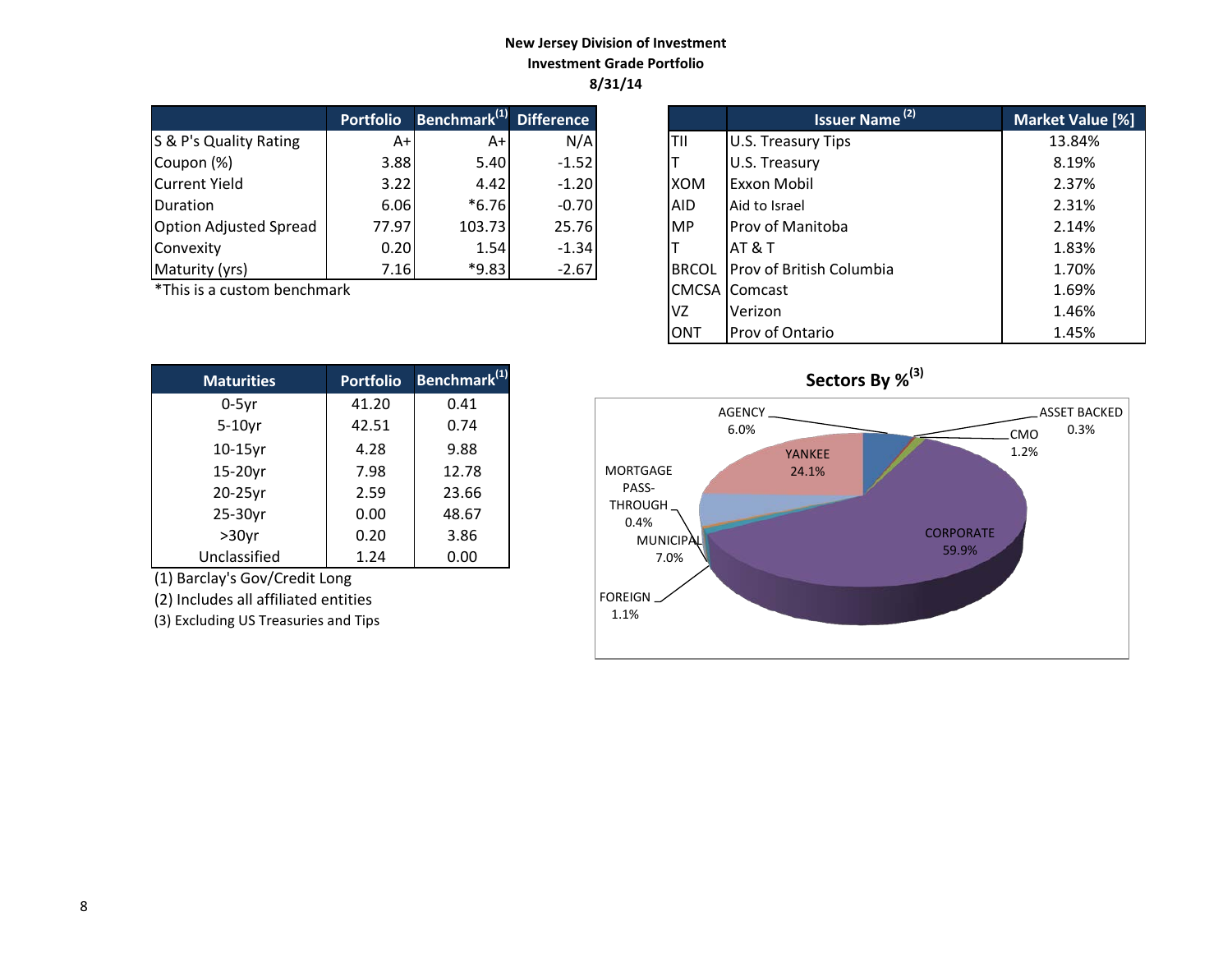# **New Jersey Division of Investment International Equity 8/31/14**

### **Top Holdings**

|                                       | % of             |
|---------------------------------------|------------------|
| Company                               | <b>Portfolio</b> |
| <b>ISHARES MSCI EMERGING MARKETS</b>  | 9.66             |
| <b>ISHARES MSCI EAFE ETF</b>          | 3.34             |
| <b>ISHARES CORE MSCI EMERGING MAR</b> | 1.23             |
| ROCHE HOLDING AG                      | 1.12             |
| <b>NOVARTIS AG REG</b>                | 1.02             |
| <b>NESTLE SA REG</b>                  | 0.94             |
| <b>ISHARES MSCI SOUTH KOREA CAPPE</b> | 0.91             |
| <b>TAIWAN SEMICONDUCTOR SP ADR</b>    | 0.83             |
| <b>HSBC HOLDINGS PLC</b>              | 0.75             |
| <b>BAYER AG</b>                       | 0.71             |
|                                       |                  |

# **Portfolio Sector Weightings**

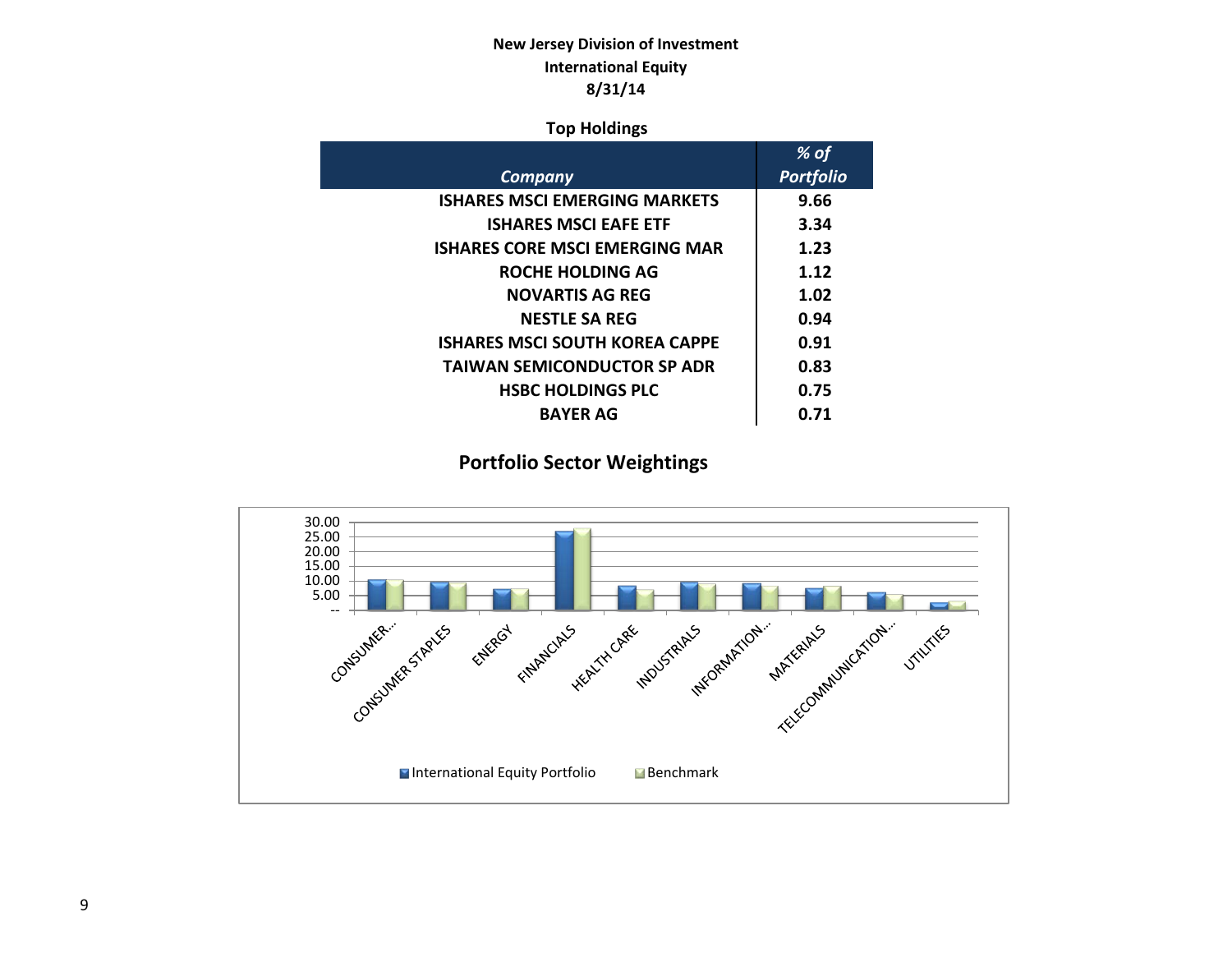#### **New Jersey Division of Investment International Equity Exposure by Country 8/31/14**

|                           |               |          | <b>Custom</b><br>International |          | <b>Net Foreign</b><br>Currency |                                |               |          | <b>Custom</b><br><b>International</b> |       | <b>Net Foreign</b><br><b>Currency</b> |
|---------------------------|---------------|----------|--------------------------------|----------|--------------------------------|--------------------------------|---------------|----------|---------------------------------------|-------|---------------------------------------|
|                           | <b>Equity</b> | % Equity | <b>Index</b>                   | Hedge    | <b>Exposure</b>                |                                | <b>Equity</b> | % Equity | <b>Index</b>                          | Hedge | <b>Exposure</b>                       |
| <b>Developed Markets:</b> |               |          |                                |          |                                | <b>Emerging Markets:</b>       |               |          |                                       |       |                                       |
| Developed - Euro          |               |          |                                |          |                                | EM - Global                    | 13.6          | 0.1%     | 0.0%                                  |       | 13.6                                  |
| Austria                   | 13.5          | 0.1%     | 0.1%                           |          | 13.5                           | EM - Europe/Middle East/Africa |               |          |                                       |       |                                       |
| Belgium                   | 99.5          | 0.7%     | 0.7%                           |          | 99.5                           | Czech Republic                 | 55.1          | 0.4%     | 0.1%                                  |       | 55.1                                  |
| Finland                   | 57.1          | 0.4%     | 0.5%                           |          | 57.1                           | Egypt                          | 18.9          | 0.1%     | 0.1%                                  |       | 18.9                                  |
| France                    | 797.0         | 5.5%     | 5.0%                           |          | 797.0                          | Hungary                        | 22.1          | 0.2%     | 0.1%                                  |       | 22.1                                  |
| Germany                   | 746.9         | 5.2%     | 5.3%                           |          | 746.9                          | Kazakhstan                     | 0.3           | 0.0%     | 0.0%                                  |       | 0.3                                   |
| Greece                    | 37.6          | 0.3%     | 0.3%                           |          | 37.6                           | Kenya                          | 0.3           | 0.0%     | 0.0%                                  |       | 0.3                                   |
| Ireland                   | 25.4          | 0.2%     | 0.2%                           |          | 25.4                           | Kuwait                         | 1.4           | 0.0%     | 0.0%                                  |       | 1.4                                   |
| Luxembourg                | 0.2           | 0.0%     | 0.0%                           |          | 0.2                            | <b>Mauritius</b>               | 0.1           | 0.0%     | 0.0%                                  |       | 0.1                                   |
| Italy                     | 167.1         | 1.2%     | 1.2%                           |          | 167.1                          | Morocco                        | 0.2           | 0.0%     | 0.0%                                  |       | 0.2                                   |
| Netherlands               | 227.9         | 1.6%     | 1.6%                           |          | 227.9                          | Nigeria                        | 0.9           | 0.0%     | 0.0%                                  |       | 0.9                                   |
| Portugal                  | 22.8          | 0.2%     | 0.1%                           |          | 22.8                           | Oman                           | 0.3           | 0.0%     | 0.0%                                  |       | 0.3                                   |
| Spain                     | 288.7         | 2.0%     | 2.1%                           |          | 288.7                          | Poland                         | 98.3          | 0.7%     | 0.6%                                  |       | 98.3                                  |
| Euro Currency             |               |          |                                | $-186.2$ | $-186.2$                       | Qatar                          | 7.9           | 0.1%     | 0.2%                                  |       | 7.9                                   |
| Developed - Non-Euro      |               |          |                                |          |                                | Romania                        | 2.1           | 0.0%     | 0.0%                                  |       | 2.1                                   |
| Australia                 | 670.4         | 4.7%     | 4.9%                           |          | 670.4                          | Russia                         | 258.7         | 1.8%     | 1.3%                                  |       | 258.7                                 |
| Bermuda                   | 0.6           | 0.0%     | 0.0%                           |          | 0.6                            | South Africa                   | 352.3         | 2.4%     | 2.7%                                  |       | 352.3                                 |
| Canada                    | 895.5         | 6.2%     | 6.7%                           |          | 895.5                          | Turkey                         | 118.0         | 0.8%     | 0.6%                                  |       | 118.0                                 |
| Denmark                   | 120.6         | 0.8%     | 0.9%                           |          | 120.6                          | <b>United Arab Emirates</b>    | 9.2           | 0.1%     | 0.2%                                  |       | 9.2                                   |
| Hong Kong                 | 239.5         | 1.7%     | 1.8%                           |          | 239.5                          | EM - Latam                     |               |          |                                       |       |                                       |
| Israel                    | 38.8          | 0.3%     | 0.3%                           |          | 38.8                           | Argentina                      | 24.5          | 0.2%     | 0.0%                                  |       | 24.5                                  |
| Japan                     | 1,646.4       | 11.4%    | 12.1%                          | $-186.2$ | 1,460.2                        | <b>Brazil</b>                  | 662.8         | 4.6%     | 4.3%                                  |       | 662.8                                 |
| New Zealand               | 0.8           | 0.0%     | 0.1%                           |          | 0.8                            | Chile                          | 23.7          | 0.2%     | 0.5%                                  |       | 23.7                                  |
| Norway                    | 60.0          | 0.4%     | 0.4%                           |          | 60.0                           | Colombia                       | 33.9          | 0.2%     | 0.4%                                  |       | 33.9                                  |
| Singapore                 | 123.3         | 0.9%     | 0.9%                           |          | 123.3                          | Mexico                         | 286.0         | 2.0%     | 1.9%                                  |       | 286.0                                 |
| Sweden                    | 234.8         | 1.6%     | 1.7%                           |          | 234.8                          | Panama                         | 16.1          | 0.1%     | 0.0%                                  |       | 16.1                                  |
| Switzerland               | 846.6         | 5.9%     | 5.4%                           |          | 846.6                          | Peru                           | 36.4          | 0.3%     | 0.2%                                  |       | 36.4                                  |
| United Kingdom            | 1,795.9       | 12.5%    | 13.0%                          |          | 1,795.9                        | EM - Asia ex Japan             |               |          |                                       |       |                                       |
|                           |               |          |                                |          |                                | Bangladesh                     | 0.1           | 0.0%     | 0.0%                                  |       | 0.1                                   |
|                           |               |          |                                |          |                                | China                          | 920.5         | 6.4%     | 6.4%                                  |       | 920.5                                 |
|                           |               |          |                                |          |                                | India                          | 346.8         | 2.4%     | 2.3%                                  |       | 346.8                                 |
|                           |               |          |                                |          |                                | Indonesia                      | 179.9         | 1.2%     | 0.9%                                  |       | 179.9                                 |
|                           |               |          |                                |          |                                | Korea                          | 913.7         | 6.3%     | 5.4%                                  |       | 913.7                                 |
|                           |               |          |                                |          |                                | Malaysia                       | 116.0         | 0.8%     | 1.3%                                  |       | 116.0                                 |
|                           |               |          |                                |          |                                | Mongoloia                      | 3.3           | 0.0%     | 0.0%                                  |       | 3.3                                   |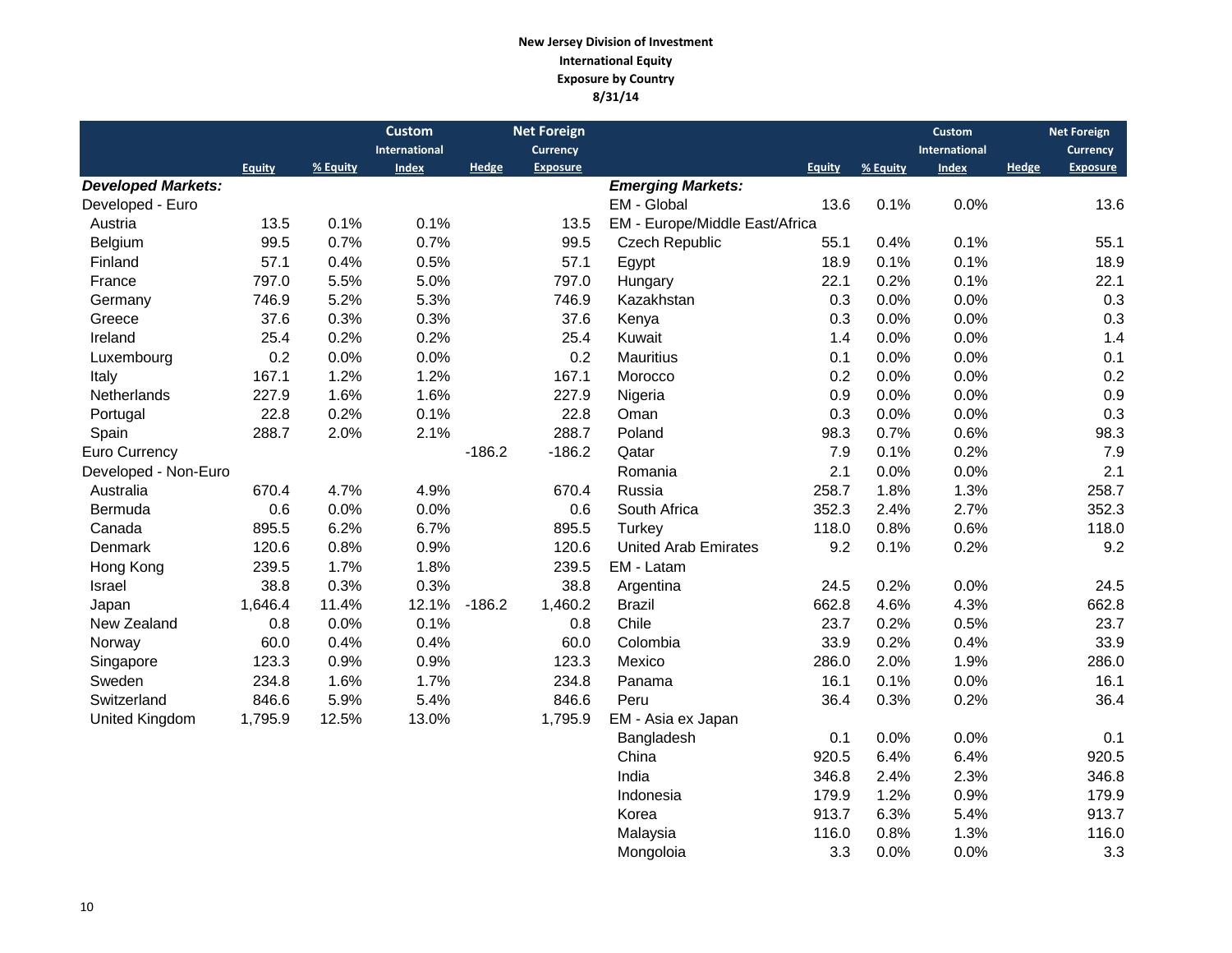#### **New Jersey Division of Investment International Equity Exposure by Country**

|               |          |               |              |                 | 8/31/14     |               |          |               |              |                    |
|---------------|----------|---------------|--------------|-----------------|-------------|---------------|----------|---------------|--------------|--------------------|
|               |          | Custom        |              | Net Foreign     |             |               |          | Custom        |              | <b>Net Foreign</b> |
|               |          | International |              | Currency        |             |               |          | International |              | Currency           |
| <b>Equity</b> | % Equity | <b>Index</b>  | <b>Hedge</b> | <b>Exposure</b> |             | <b>Equity</b> | % Equity | <b>Index</b>  | <b>Hedge</b> | <b>Exposure</b>    |
|               |          |               |              |                 |             |               |          |               |              |                    |
|               |          |               |              |                 | Pakistan    | 21.4          | 0.1%     | $0.0\%$       |              | 21.4               |
|               |          |               |              |                 | Philippines | 109.9         | 0.8%     | 0.4%          |              | 109.9              |
|               |          |               |              |                 | Sri Lanka   | 0.1           | $0.0\%$  | $0.0\%$       |              | 0.1                |
|               |          |               |              |                 | Taiwan      | 460.1         | 3.2%     | 4.3%          |              | 460.1              |
|               |          |               |              |                 | Thailand    | 136.0         | 0.9%     | 0.8%          |              | 136.0              |
|               |          |               |              |                 | Vietnam     | 0.2           | $0.0\%$  | $0.0\%$       |              | 0.2                |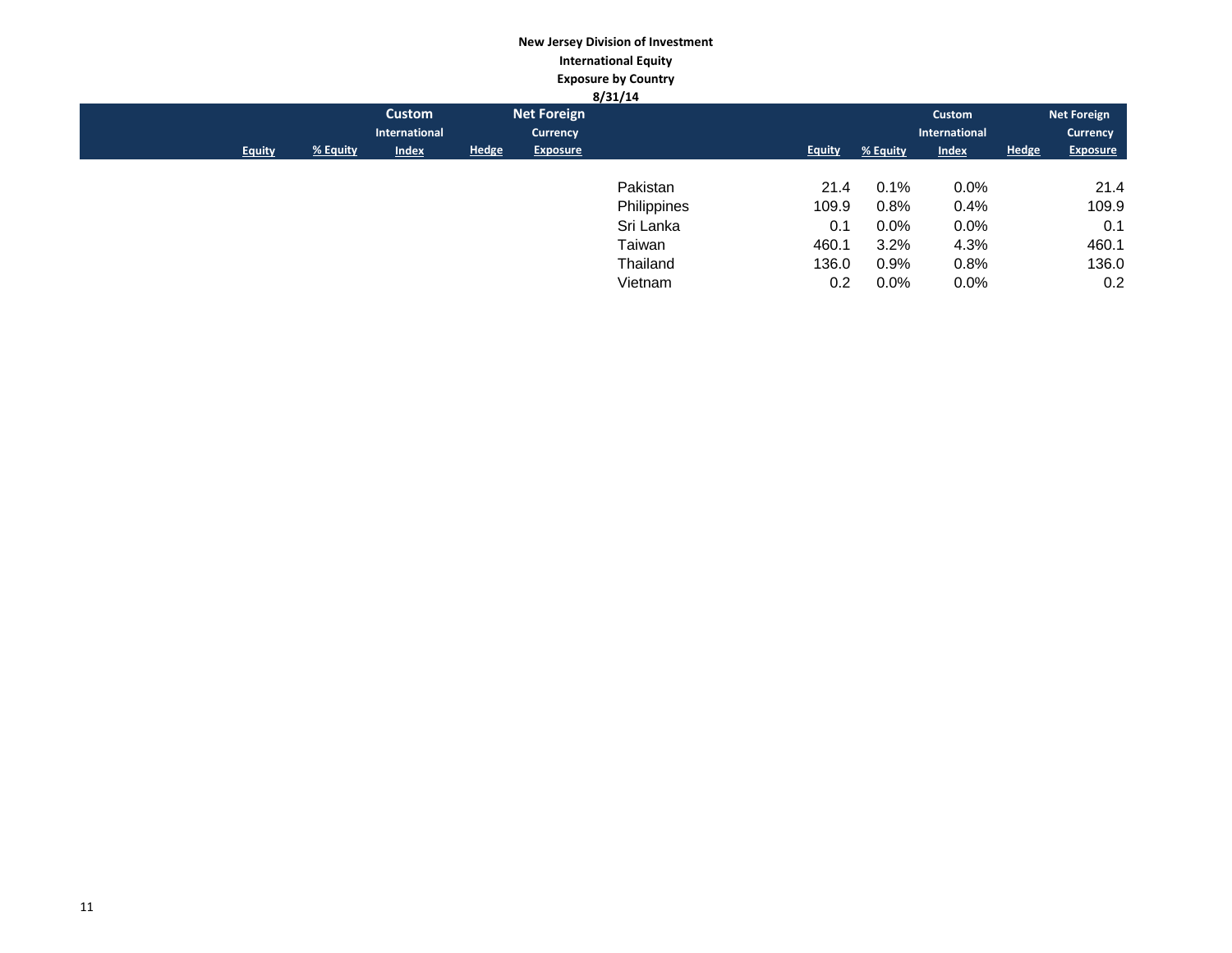# **New Jersey Division of Investment Cash Management Fund 8/31/14**

## **PARTICIPATION**

|                            | <b>VALUE</b> | <b>PERCENTAGE</b> |  |  |  |  |
|----------------------------|--------------|-------------------|--|--|--|--|
| <b>STATE</b>               | \$8,685      | 77.89%            |  |  |  |  |
| <b>NON-STATE</b>           | \$2,415      | 22.11%            |  |  |  |  |
| TOTAL*                     | \$11,100     | 100.00%           |  |  |  |  |
| Dollar amounts in millions |              |                   |  |  |  |  |

## **PORTFOLIO ANNUALIZED INTEREST RATES**

|                                   | <b>STATE</b> | <b>NON-STATE</b> | <b>AVG.DAYS</b>   |                          |            |                  |
|-----------------------------------|--------------|------------------|-------------------|--------------------------|------------|------------------|
| 8/31/2014                         | 0.11%        | 0.05%            | 82                |                          |            |                  |
| $1.96\%$ $-$<br>4.50%<br>$6.70\%$ | $-1.67%$     |                  | <b>COMM PAPER</b> |                          | Percentage | 31-Aug-14        |
|                                   |              |                  | UST NOTES         | COMM PAPER               | 58.99%     | \$6,541,421,000  |
|                                   |              |                  | CERT. OF DEPOSIT  | UST NOTES                | 26.18%     | \$2,903,075,000  |
| 26.18%                            |              |                  | GOVT AGENCY       | <b>ICERT. OF DEPOSIT</b> | 6.70%      | \$743,400,000    |
|                                   | 58.99%       |                  | CORPORATE BONDS   | <b>GOVT AGENCY</b>       | 4.50%      | \$498,631,000    |
|                                   |              |                  | GOVT OF CANADA CP | <b>CORPORATE BONDS</b>   | 1.96%      | \$217,649,000    |
|                                   |              |                  |                   | <b>GOVT OF CANADA CP</b> | 1.67%      | \$185,500,000    |
|                                   |              |                  | UST BILLS         | <b>UST BILLS</b>         | 0.00%      | \$0              |
|                                   |              |                  |                   | TOTAL**                  | 100.00%    | \$11,089,676,000 |

 *\*Total is at market.*

*\*\*Total is at par.* Total US Treas/Agency 30.67%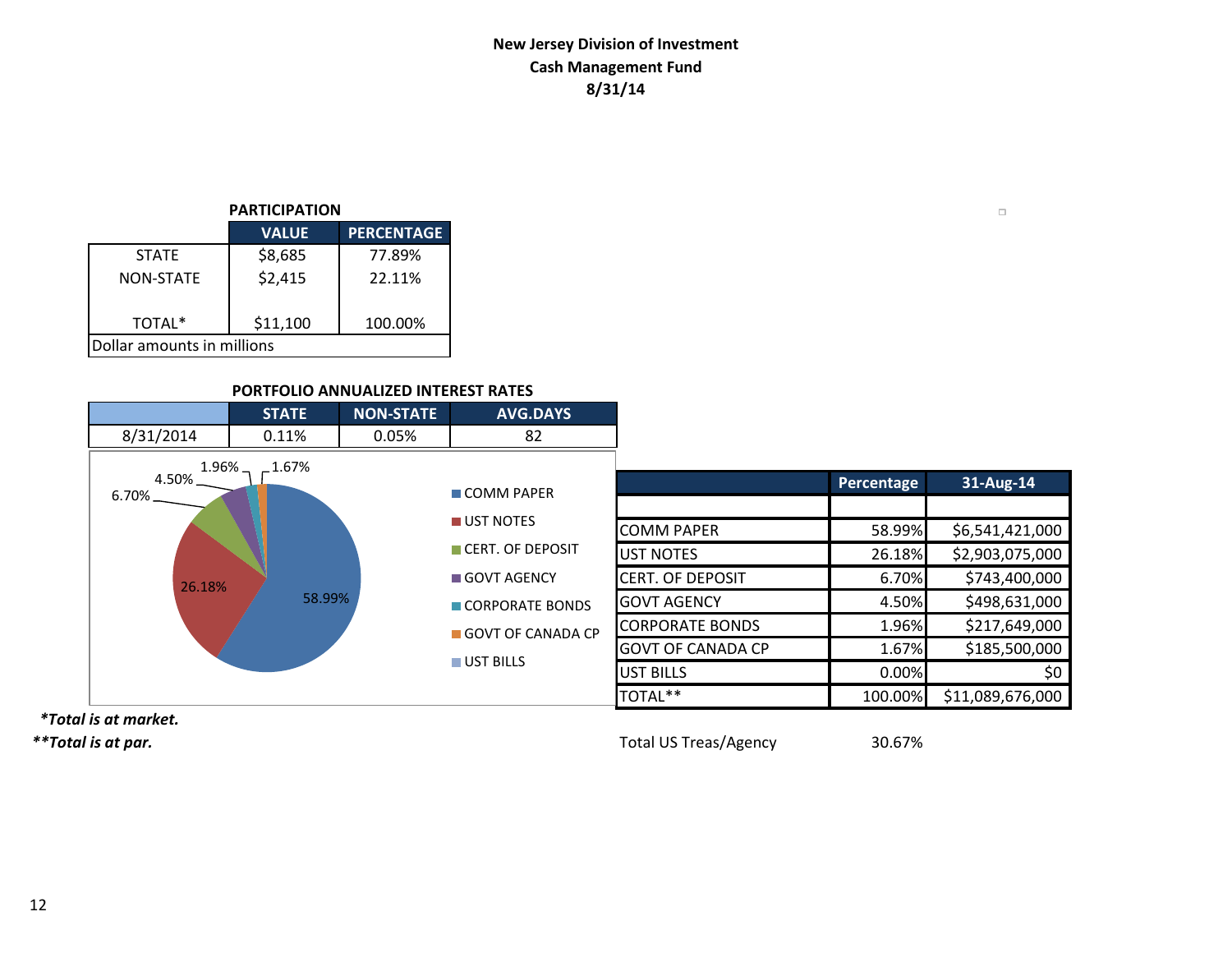#### State Investment Council Regulation Violations and Other Reportable Matters August 31, 2014

|                      | <b>Newly Reported Violations</b> |                                                      |                |  |  |  |  |  |
|----------------------|----------------------------------|------------------------------------------------------|----------------|--|--|--|--|--|
| Date of<br>Violation | Regulation<br>Violated           | Description of Violation                             | Date Corrected |  |  |  |  |  |
|                      |                                  | There are no new violations.                         |                |  |  |  |  |  |
|                      |                                  |                                                      |                |  |  |  |  |  |
|                      |                                  | Status of Outstanding Violations Previously Reported |                |  |  |  |  |  |
| Date of<br>Violation | Regulation<br>Violated           | Description of Violation                             | Date Corrected |  |  |  |  |  |
|                      |                                  | There are no outstanding violations.                 |                |  |  |  |  |  |
|                      |                                  |                                                      |                |  |  |  |  |  |
|                      |                                  | <b>Other Reportable Matters</b>                      |                |  |  |  |  |  |
|                      |                                  | Description                                          |                |  |  |  |  |  |
|                      |                                  | There are no other reportable matters.               |                |  |  |  |  |  |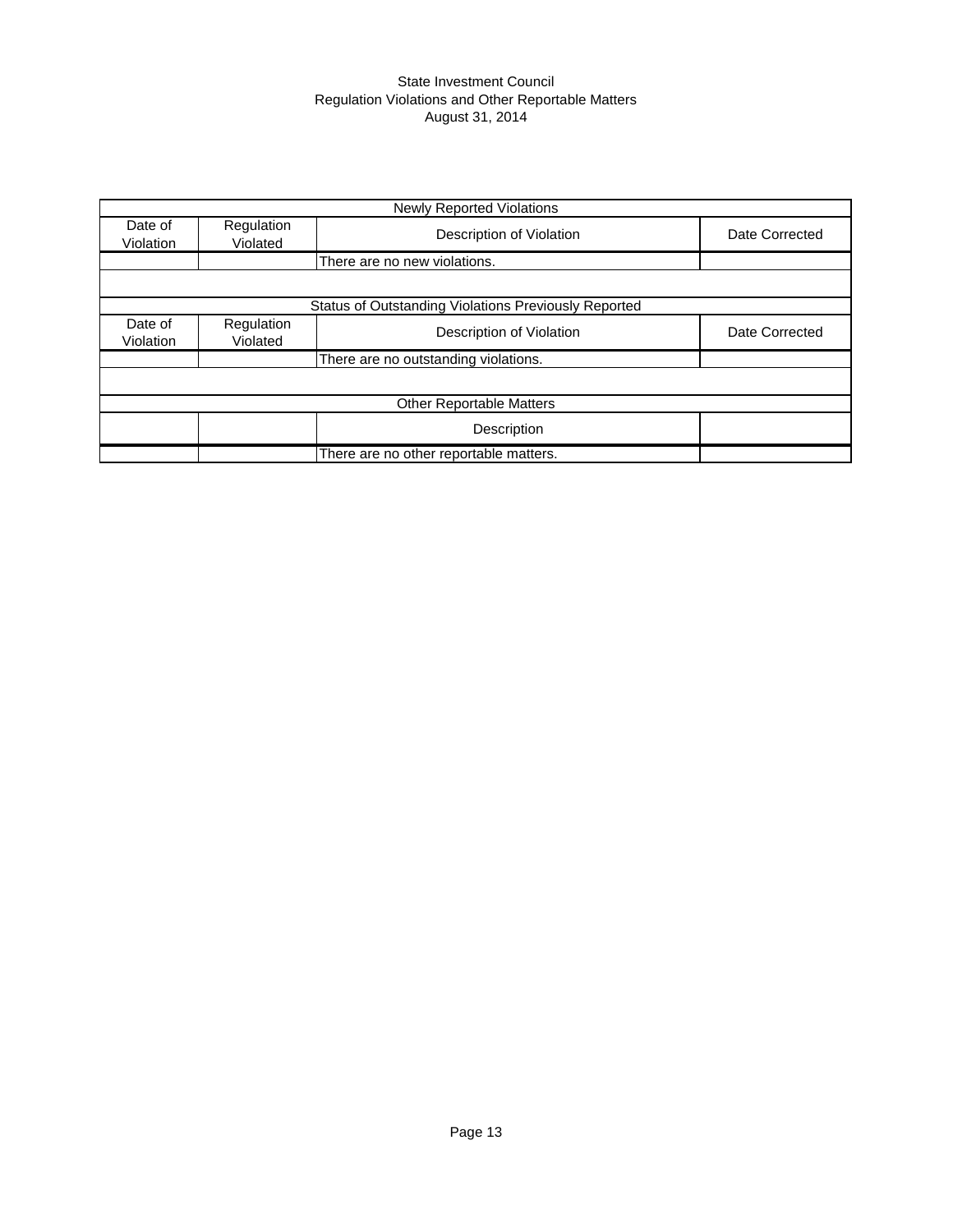#### **Alternative Investments as of August 31, 2014**

Presents underlying fund level information including the Portfolio's original commitments, funded amounts to date, remaining commitments and the distributions to date.

|                                             |               |                                     | Aug-14        | Α                                  |                                      | B                              | C                                        | $=(B+C)$           | $=(B+C)/A$                        |
|---------------------------------------------|---------------|-------------------------------------|---------------|------------------------------------|--------------------------------------|--------------------------------|------------------------------------------|--------------------|-----------------------------------|
|                                             | Date          | Last<br>Inception Valuation<br>Date | Commitment    | Amount<br>Contributed <sup>1</sup> | <b>Unfunded</b><br><b>Commitment</b> | <b>Current Market</b><br>Value | <b>Total</b><br>Distributed <sup>2</sup> | <b>Total Value</b> | Total<br>Value<br><b>Multiple</b> |
| <b>Private Equity</b>                       |               |                                     |               |                                    |                                      |                                |                                          |                    |                                   |
| <b>Co-Investments</b>                       |               |                                     | 1,175,000,000 | 554,935,543                        | 628,296,849                          | 707,249,740                    | 151,476,072                              | 858,725,813        | 1.55                              |
| NB/NJ Custom Investment Fund II             | Apr-12        | Jun-14                              | 200,000,000   | 102,591,248                        | 122,745,480                          | 152,448,180                    | 31,297,030                               | 183,745,210        | 1.79                              |
| NJ Roark Co-Invest Fund III LLC             | $Jan-14$      | Jun-14                              | 75,000,000    | 15,102,418                         | 59,897,582                           | 15,045,829                     | $\mathbf 0$                              | 15,045,829         | 1.00                              |
| SONJ Private Opportunities Fund II, L.P.    | Nov-07        | Jun-14                              | 800,000,000   | 340,582,667                        | 442,312,997                          | 486,371,972                    | 64,388,668                               | 550,760,640        | 1.62                              |
| SONJ Private Opportunities Fund, L.P.       | Sep-06        | Jun-14                              | 100,000,000   | 96,659,210                         | 3,340,790                            | 53,383,759                     | 55,790,374                               | 109,174,133        | 1.13                              |
| <b>Distressed Debt</b>                      |               |                                     | 1,377,807,307 | 1,009,786,692                      | 505,065,125                          | 563,764,616                    | 808,257,845                              | 1,372,022,461      | 1.36                              |
| Avenue Asia Special Situations Fund IV      | Aug-06        | Jun-14                              | 30,000,000    | 26,283,722                         | $\mathbf 0$                          | 11,079,330                     | 19,835,986                               | 30,915,316         | 1.18                              |
| Avenue Special Situations Fund V, LP        | May-07        | Jun-14                              | 200,000,000   | 200,000,000                        | 0                                    | 2,743,653                      | 263,184,545                              | 265,928,198        | 1.33                              |
| Avenue Special Situations IV                | Nov-05        | Jun-14                              | 20,000,000    | 20,000,000                         | 0                                    | 152,636                        | 27,969,988                               | 28,122,624         | 1.41                              |
| Centerbridge Capital Partners II, L.P.      | May-11        | Jun-14                              | 100,000,000   | 98,620,142                         | 35,830,950                           | 73,466,704                     | 35,624,229                               | 109,090,933        | 1.11                              |
| Centerbridge Capital Partners, L.P.         | Jun-06        | Jun-14                              | 80,000,000    | 124, 181, 182                      | 5,816,833                            | 52,123,712                     | 163,728,863                              | 215,852,575        | 1.74                              |
| HIG Bayside Debt & LBO II                   | May-08        | Jun-14                              | 100,000,000   | 67,698,882                         | 32,301,118                           | 49,565,015                     | 45,082,629                               | 94,647,644         | 1.40                              |
| Knight/TPG NPL - R, L.P.                    | Mar-12        | Jun-14                              | 100,000,000   | 55,554,236                         | 44,445,764                           | 71,264,530                     | 2,506                                    | 71,267,036         | 1.28                              |
| KPS Special Situations Fund III, LP         | May-07        | $Jun-14$                            | 25,000,000    | 24,455,502                         | 11,266,927                           | 17,841,899                     | 19,694,612                               | 37,536,511         | 1.53                              |
| KPS Special Situations Fund IV, LP          | Apr-13        | Jun-14                              | 200,000,000   | 16,424,954                         | 183,575,046                          | 16,244,279                     | $\mathbf 0$                              | 16,244,279         | 0.99                              |
| MatlinPatterson Global Opps. Ptnrs. III     | Jun-07        | Jun-14                              | 100,000,000   | 99,186,693                         | 12,762,334                           | 71,805,703                     | 56,534,597                               | 128,340,300        | 1.29                              |
| MHR Institutional Partners III, L.P.        | May-07        | <b>Jul-14</b>                       | 75,000,000    | 78,000,000                         | 27,653,979                           | 56,378,314                     | 62,188,313                               | 118,566,627        | 1.52                              |
| MHR Institutional Partners IV, L.P.         | Jul-14        | N/A                                 | 100,000,000   | 2,000,000                          | 98,000,000                           | 2,000,000                      | $\mathbf 0$                              | 2,000,000          | 1.00                              |
| TPG Financial Partners, L.P.                | May-08        | Jun-14                              | 47,807,307    | 35,285,615                         | 13,045,061                           | 7,238,174                      | 27,634,910                               | 34,873,084         | 0.99                              |
| TPG Opportunities Partners II, L.P.         | Mar-12        | Jun-14                              | 100,000,000   | 69,794,467                         | 30,205,533                           | 89,294,483                     | 232,353                                  | 89,526,836         | 1.28                              |
| WLR Recovery Fund IV, LP                    | Oct-07        | Jun-14                              | 100,000,000   | 92,301,296                         | 10,161,580                           | 42,566,185                     | 86,544,314                               | 129,110,499        | 1.40                              |
| <b>Domestic Midmarket Buyout</b>            |               |                                     | 2,886,490,000 | 2,199,725,274                      | 937,493,585                          | 1,800,247,581                  | 1,332,694,601                            | 3,132,942,182      | 1.42                              |
| American Industrial Partners Capital Fund V | Dec-11        | Jun-14                              | 50,000,000    | 29,794,793                         | 23,583,375                           | 30,324,674                     | 3,534,713                                | 33,859,387         | 1.14                              |
| Court Square Capital Partners II, L.P.      | May-07        | Jun-14                              | 100,000,000   | 90,986,870                         | 10,567,003                           | 57,531,675                     | 80,233,073                               | 137,764,748        | 1.51                              |
| InterMedia Partners VII, L.P.               | Dec-05        | Jun-14                              | 75,000,000    | 96,252,158                         | 621,562                              | 120,275,904                    | 24,412,538                               | 144,688,441        | 1.50                              |
| JLL Partners Fund V, L.P.                   | Dec-05        | Jun-14                              | 50,000,000    | 52,582,990                         | 1,741,288                            | 23,524,458                     | 61,729,913                               | 85,254,371         | 1.62                              |
| JLL Partners Fund VI. LP                    | <b>Jun-08</b> | $Jun-14$                            | 150,000,000   | 171,907,651                        | 30,040,792                           | 138,659,587                    | 98,157,440                               | 236,817,027        | 1.38                              |
| Lindsay Goldberg III, L.P.                  | Jul-08        | Jun-14                              | 200,000,000   | 155,612,382                        | 47,283,042                           | 143,979,685                    | 56,844,875                               | 200,824,560        | 1.29                              |
| Marlin Equity Partners IV                   | $Jun-13$      | Jun-14                              | 75,000,000    | 13,935,337                         | 61,067,457                           | 13,093,470                     | 2,794                                    | 13,096,264         | 0.94                              |
| New Mountain Partners III, L.P.             | May-07        | Jun-14                              | 100,000,000   | 104,867,342                        | 12,037,939                           | 95,705,082                     | 42,488,813                               | 138,193,895        | 1.32                              |
| Oak Hill Capital Partners II, L.P.          | <b>Jul-05</b> | Jun-14                              | 75,000,000    | 83,055,864                         | 646,063                              | 23,783,541                     | 108,912,815                              | 132,696,356        | 1.60                              |
| Oak Hill Capital Partners III, L.P.         | Oct-07        | Jun-14                              | 250,000,000   | 263,978,276                        | 52,803,155                           | 204,916,854                    | 152,554,840                              | 357,471,694        | 1.35                              |
| Onex Partners II, LP                        | Aug-06        | Jun-14                              | 100,000,000   | 88,772,814                         | 11,227,186                           | 17,482,457                     | 160,297,463                              | 177,779,920        | 2.00                              |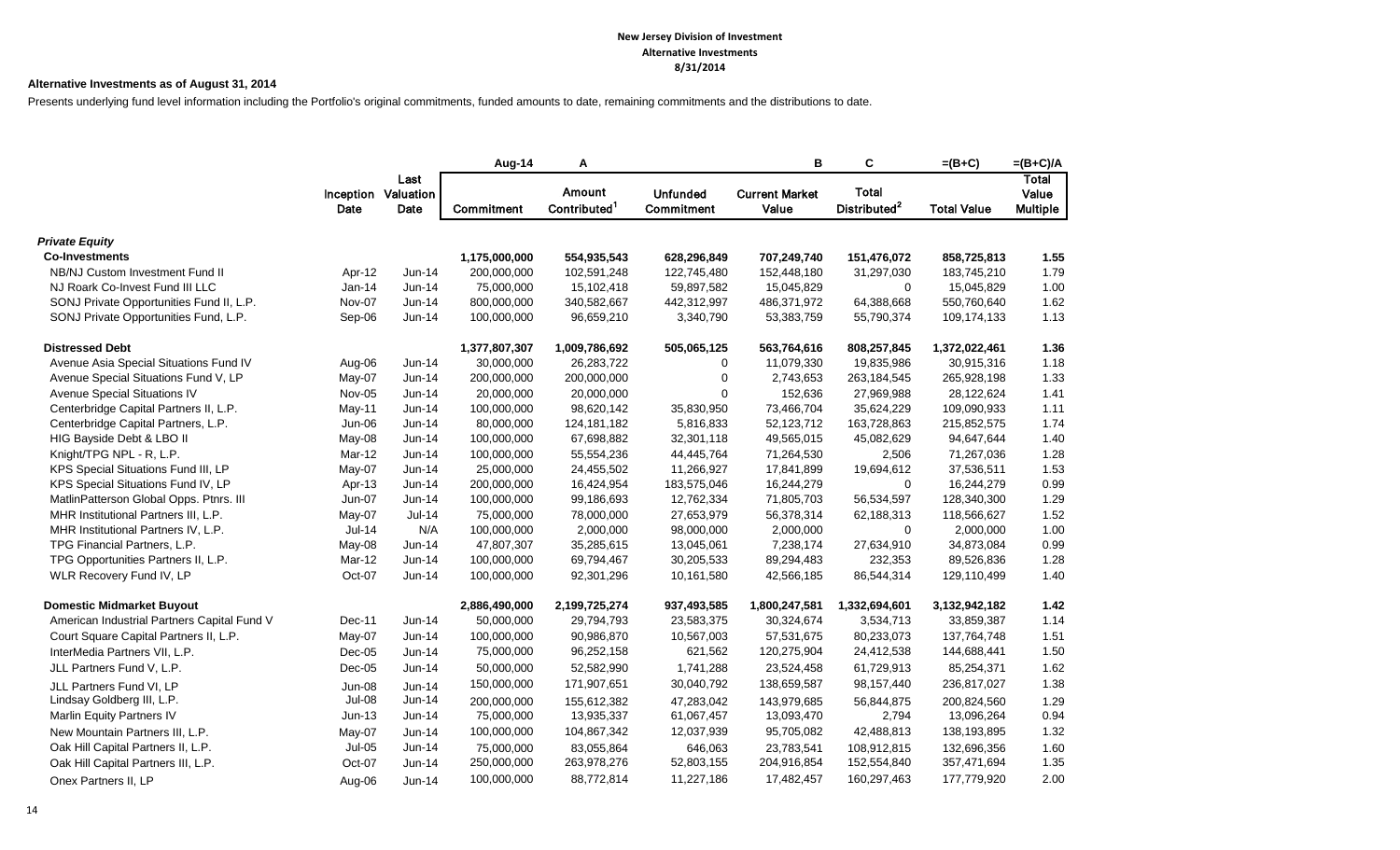|                                          |               |                                     | Aug-14        | Α                                  |                               | B                              | C                                        | $=(B+C)$           | $=(B+C)/A$                        |
|------------------------------------------|---------------|-------------------------------------|---------------|------------------------------------|-------------------------------|--------------------------------|------------------------------------------|--------------------|-----------------------------------|
|                                          | Date          | Last<br>Inception Valuation<br>Date | Commitment    | Amount<br>Contributed <sup>1</sup> | <b>Unfunded</b><br>Commitment | <b>Current Market</b><br>Value | <b>Total</b><br>Distributed <sup>2</sup> | <b>Total Value</b> | Total<br>Value<br><b>Multiple</b> |
| Onex Partners III, LP                    | Dec-08        | Jun-14                              | 100,000,000   | 99,254,320                         | 19,602,981                    | 77,074,950                     | 44,630,447                               | 121,705,397        | 1.23                              |
| Onex Partners IV, LP                     | May-14        | Jun-14                              | 166,490,000   | 1,035,844                          | 165,454,156                   | 889,563                        | $\mathbf 0$                              | 889,563            | 0.86                              |
| Quadrangle Capital Partners II           | Aug-05        | Jun-14                              | 50,000,000    | 47,192,022                         | 7,032,064                     | 24,544,897                     | 38,954,861                               | 63,499,758         | 1.35                              |
| Roark Capital Partners III L.P.          | Sep-12        | Jun-14                              | 100,000,000   | 45,295,111                         | 54,704,889                    | 50,665,345                     | 0                                        | 50,665,345         | 1.12                              |
| Sterling Capital Partners IV, L.P.       | Apr-12        | Jun-14                              | 100,000,000   | 36,317,859                         | 69,678,830                    | 23,607,664                     | 17,530,615                               | 41,138,279         | 1.13                              |
| Tenex Capital Partners, L.P.             | Jan-11        | Jun-14                              | 50,000,000    | 42,257,297                         | 18,701,840                    | 36,081,239                     | 11,308,914                               | 47,390,153         | 1.12                              |
| Tenex Capital Partners LP - Secondary    | Feb-13        | Jun-14                              | 20,000,000    | 14,598,863                         | 9,216,465                     | 14,471,525                     | 3,074,905                                | 17,546,430         | 1.20                              |
| The Resolute Fund II, L.P.               | Dec-07        | Jun-14                              | 100,000,000   | 95,591,221                         | 10,863,671                    | 106,102,440                    | 22,871,384                               | 128,973,824        | 1.35                              |
| TPG [STAR], LP                           | Mar-07        | Jun-14                              | 100,000,000   | 98,032,353                         | 7,482,162                     | 95,476,198                     | 64,302,639                               | 159,778,837        | 1.63                              |
| TPG Growth II, L.P.                      | Jun-12        | Jun-14                              | 100,000,000   | 60,133,127                         | 41,774,537                    | 76,135,785                     | 2,168,092                                | 78,303,877         | 1.30                              |
| Vista Equity Partners Fund III, L.P.     | Jul-07        | Jun-14                              | 100,000,000   | 105,742,843                        | 2,491,981                     | 59,194,982                     | 192,654,560                              | 251,849,542        | 2.38                              |
| Vista Equity Partners Fund IV, L.P.      | Oct-11        | Jun-14                              | 200,000,000   | 186,737,505                        | 19,661,581                    | 209,700,611                    | 13,946,938                               | 223,647,549        | 1.20                              |
| Vista Equity Partners Fund V, L.P.       | Mar-14        | $Jun-14$                            | 200,000,000   | 9,554,711                          | 190,445,289                   | 8,603,979                      | $\mathbf 0$                              | 8,603,979          | 0.90                              |
| Vista Foundation Fund II, L.P.           | <b>Nov-13</b> | Jun-14                              | 75,000,000    | 27,389,423                         | 47,610,577                    | 25,493,226                     | $\mathbf 0$                              | 25,493,226         | 0.93                              |
| Welsh, Carson, Anderson & Stowe XI, L.P. | Oct-08        | Jun-14                              | 100,000,000   | 86,704,811                         | 13,295,189                    | 91,414,672                     | 30,600,267                               | 122,014,939        | 1.41                              |
| <b>Emerging Managers</b>                 |               |                                     | 400,000,000   | 389,764,430                        | 60,573,872                    | 333,569,060                    | 208,394,658                              | 541,963,717        | 1.39                              |
| <b>CS/NJDI Emerging Opp</b>              | Apr-07        |                                     | 200,000,000   | 213,633,371                        | 36,704,931                    | 136,979,948                    | 147,378,001                              | 284,357,948        | 1.33                              |
| CS/NJDI Emerging Opp (2007-1 Series)     |               | Jun-14                              | 100,000,000   | 113,694,371                        | 8,561,227                     | 75,907,721                     | 79,323,366                               | 155,231,087        | 1.37                              |
| CS/NJDI Emerging Opp (2008-1 Series)     |               | Jun-14                              | 100,000,000   | 99,939,000                         | 28,143,704                    | 61,072,226                     | 68,054,635                               | 129,126,861        | 1.29                              |
| Fairview Capstone Partners II, LP        | Sep-08        | Jun-14                              | 100,000,000   | 87,409,287                         | 12,590,713                    | 85,546,140                     | 24,256,254                               | 109,802,394        | 1.26                              |
| Fairview Capstone Partners, LP           | May-07        | Jun-14                              | 100,000,000   | 88,721,772                         | 11,278,228                    | 111,042,972                    | 36,760,403                               | 147,803,375        | 1.67                              |
| International                            |               |                                     | 1,994,289,237 | 1,425,383,322                      | 682,440,554                   | 1,096,223,619                  | 673,328,152                              | 1,769,551,771      | 1.24                              |
| AIMS/NJ Euro Small and Mid Fund I, L.P.  | Feb-06        | Jun-14                              | 200,000,000   | 188,935,831                        | 18,814,459                    | 95,169,516                     | 129,738,314                              | 224,907,830        | 1.19                              |
| AIMS/NJ Euro Small and Mid Fund II, L.P. | Jul-07        | Jun-14                              | 205,701,507   | 184,073,631                        | 38,216,339                    | 147,203,363                    | 58,713,472                               | 205,916,835        | 1.12                              |
| Anacap Credit Opportunities II, LP       | Dec-11        | Jun-14                              | 83,828,890    | 86,374,789                         | 23,879,215                    | 67,278,241                     | 26,707,699                               | 93,985,939         | 1.09                              |
| Anacap Financial Partners II             | May-08        | Jun-14                              | 130,227,466   | 163,263,587                        | 17,547,644                    | 155,534,232                    | 52,558,475                               | 208,092,707        | 1.27                              |
| AnaCap Financial Partners III, L.P.      | <b>Jul-14</b> | N/A                                 | 164,662,937   | 792,331                            | 163,870,606                   | 779,432                        | $\mathbf 0$                              | 779,432            | 0.98                              |
| Anacap Financial Partners GP II, LP      | Nov-09        | Jun-14                              | 9,868,438     | 9,868,438                          | 0                             | 8,637,368                      | 422,590                                  | 9,059,957          | 0.92                              |
| New Jersey Asia Investors II, L.P.       | $Jul-11$      | Jun-14                              | 200,000,000   | 120,201,296                        | 90,743,986                    | 110,167,652                    | 17,651,276                               | 127,818,928        | 1.06                              |
| New Jersey Asia Investors, L.P.          | Jan-08        | Jun-14                              | 100,000,000   | 93,877,635                         | 18,023,097                    | 121,669,377                    | 44,645,468                               | 166,314,845        | 1.77                              |
| NJHL European BO Investment II Series B  | Apr-07        | Jun-14                              | 200,000,000   | 147,620,374                        | 16,560,531                    | 116,651,620                    | 75,436,945                               | 192,088,565        | 1.30                              |
| NJHL European Buyout Investment Series A | Feb-06        | Jun-14                              | 200,000,000   | 189,415,844                        | 16,037,894                    | 111,922,916                    | 122,809,128                              | 234,732,044        | 1.24                              |
| NJHL European Buyout Investment Series C | Mar-08        | $Jun-14$                            | 200,000,000   | 196,959,566                        | 22,746,783                    | 115,588,723                    | 144,644,785                              | 260,233,508        | 1.32                              |
| Siguler Guff NJ Developing Mkt Fund, LP  | $Dec-13$      | Jun-14                              | 300,000,000   | 44,000,000                         | 256,000,000                   | 45,621,180                     | $\mathbf 0$                              | 45,621,180         | 1.04                              |
| <b>Large Buyout</b>                      |               |                                     | 2,292,296,714 | 1,878,063,738                      | 758,369,101                   | 1,279,018,881                  | 1,300,113,565                            | 2,579,132,446      | 1.37                              |
| Apollo Investment Fund VI, L.P.          | Nov-05        | Jun-14                              | 50,000,000    | 132,027,729                        | 2,090,014                     | 31,921,223                     | 142,267,545                              | 174,188,768        | 1.32                              |
| Blackstone Capital Partners V, L.P.      | Oct-05        | Jun-14                              | 100,000,000   | 98,157,041                         | 8,443,266                     | 89,096,633                     | 59,125,382                               | 148,222,015        | 1.51                              |
| Blackstone Capital Partners VI, L.P.     | Mar-12        | $Jun-14$                            | 50,000,000    | 22,836,489                         | 30,016,925                    | 24,706,569                     | 4,807,567                                | 29,514,136         | 1.29                              |
| Carlyle Partners VI, L.P.                | <b>Nov-13</b> | Jun-14                              | 300,000,000   | 63,156,016                         | 236,843,984                   | 56,904,455                     | $\Omega$                                 | 56,904,455         | 0.90                              |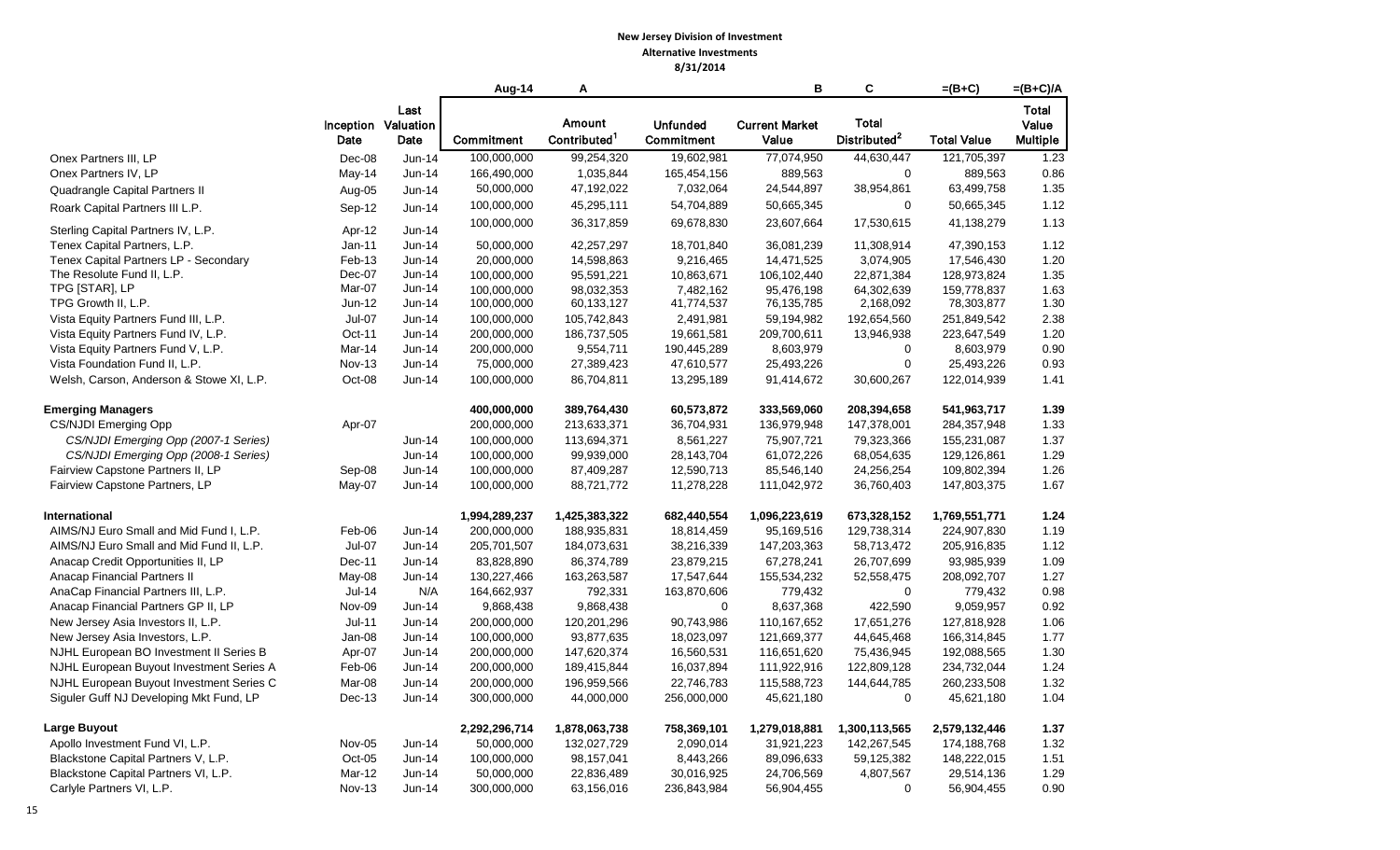|                                         |               |                            | Aug-14            | Α                        |                 | в                     | C                        | $=(B+C)$           | $=(B+C)/A$      |
|-----------------------------------------|---------------|----------------------------|-------------------|--------------------------|-----------------|-----------------------|--------------------------|--------------------|-----------------|
|                                         |               | Last                       |                   |                          |                 |                       |                          |                    | Total           |
|                                         |               | <b>Inception Valuation</b> |                   | <b>Amount</b>            | <b>Unfunded</b> | <b>Current Market</b> | <b>Total</b>             |                    | Value           |
|                                         | Date          | Date                       | <b>Commitment</b> | Contributed <sup>1</sup> | Commitment      | Value                 | Distributed <sup>2</sup> | <b>Total Value</b> | <b>Multiple</b> |
| CVC Capital Partners VI, LP             | $Jul-13$      | $Jun-14$                   | 99,046,714        | 8,718,836                | 90,327,878      | 7,765,481             | $\mathbf 0$              | 7,765,481          | 0.89            |
| Hellman & Friedman Capital Partners VI  | Apr-07        | Jun-14                     | 100,000,000       | 95,508,351               | 4,326,501       | 39,947,047            | 125,396,295              | 165,343,342        | 1.73            |
| Silver Lake Partners III, LP            | Jan-07        | Jun-14                     | 100,000,000       | 98,401,696               | 15,595,400      | 69,802,542            | 81,376,933               | 151,179,475        | 1.54            |
| Silver Lake Partners IV                 | <b>Mar-13</b> | Jun-14                     | 200,000,000       | 33,400,896               | 166,599,104     | 40,099,947            | $\Omega$                 | 40,099,947         | 1.20            |
| TPG Partners V, L.P.                    | Sep-06        | $Jun-14$                   | 187,500,000       | 256,889,643              | 21,823,569      | 148,988,723           | 150,934,876              | 299,923,599        | 1.17            |
| TPG Partners VI, L.P.                   | May-08        | $Jun-14$                   | 180,000,000       | 278,101,664              | 26,034,837      | 159,859,269           | 153,544,917              | 313,404,186        | 1.13            |
| Warburg Pincus Private Equity IX, LP    | Aug-05        | Jun-14                     | 200,000,000       | 200,000,000              | $\mathbf 0$     | 85,398,992            | 279,588,348              | 364,987,340        | 1.82            |
| Warburg Pincus Private Equity VIII      | Jun-06        | Jun-14                     | 25,750,000        | 26,883,000               | $\mathsf 0$     | 14,469,525            | 50,094,387               | 64,563,912         | 2.40            |
| Warburg Pincus Private Equity X, LP     | Oct-07        | Jun-14                     | 400,000,000       | 400,000,000              | 0               | 357,313,504           | 225,948,215              | 583,261,719        | 1.46            |
| Warburg Pincus Private Equity XI, LP    | May-12        | Jun-14                     | 300,000,000       | 163,982,377              | 156,267,623     | 152,744,972           | 27,029,100               | 179,774,072        | 1.10            |
| <b>Mezzanine Debt</b>                   |               |                            | 610,000,000       | 543,682,746              | 185,513,036     | 207,985,465           | 527,198,872              | 735,184,338        | 1.35            |
| Audax Mezzanine Partners II             | Nov-06        | Jun-14                     | 50,000,000        | 55,992,545               | 2,174,146       | 6,207,702             | 63,704,297               | 69,911,999         | 1.25            |
| Blackstone Mezzanine Partners II, LP    | Apr-06        | Jun-14                     | 45,000,000        | 40,017,311               | 7,804,361       | 4,526,203             | 51,638,387               | 56,164,590         | 1.40            |
| Carlyle Mezzanine Partners II, L.P.     | Dec-07        | Jun-14                     | 75,000,000        | 91,767,704               | 14,455,553      | 43,054,175            | 74,012,392               | 117,066,567        | 1.28            |
| Gleacher Mezzanine Fund II, LP          | Nov-06        | Jun-14                     | 40,000,000        | 36,625,667               | 3,449,420       | 11,742,429            | 32,399,204               | 44,141,633         | 1.21            |
| GSO Capital Opportunities Fund II, LP   | <b>Nov-11</b> | Jun-14                     | 150,000,000       | 73,868,353               | 103,614,415     | 49,528,855            | 45,251,295               | 94,780,150         | 1.28            |
| GSO Capital Opportunities Fund, L.P.    | Jul-08        | Jun-14                     | 100,000,000       | 112,701,810              | 6,407,457       | 35,990,418            | 159,461,174              | 195,451,592        | 1.73            |
| Newstone Capital Partners II, L.P.      | May-11        | Jun-14                     | 100,000,000       | 70,320,593               | 44,620,736      | 47,167,130            | 32,338,431               | 79,505,561         | 1.13            |
| Newstone Capital Partners, L.P.         | Feb-07        | Jun-14                     | 50,000,000        | 62,388,763               | 2,986,948       | 9,768,552             | 68,393,693               | 78,162,245         | 1.25            |
| <b>Secondaries</b>                      |               |                            | 281,892,171       | 273,336,495              | 25,120,261      | 166.691.631           | 221,160,108              | 387,851,738        | 1.42            |
| Lexington Capital Partners VI-B         | Jun-06        | Jun-14                     | 50.000.000        | 50.705.969               | 817,356         | 27.458.745            | 42,380,449               | 69.839.194         | 1.38            |
| NB Sec Opps Offshore Fund II LP         | <b>Jul-08</b> | Jun-14                     | 100,000,000       | 102,089,301              | 10,377,110      | 64,671,129            | 88,038,545               | 152,709,674        | 1.50            |
| Partners Group Secondary 2006 LP        | Sep-06        | Jun-14                     | 54,780,551        | 53,008,507               | 3,944,990       | 18,577,945            | 45,786,720               | 64,364,665         | 1.21            |
| Partners Group Secondary 2008, L.P.     | Sep-08        | Jun-14                     | 77,111,620        | 67,532,719               | 9,980,805       | 55,983,812            | 44,954,394               | 100,938,206        | 1.49            |
| <b>Small/Midsize Buyout</b>             |               |                            | 650,000,000       | 666,496,701              | 95,742,553      | 490,289,917           | 407,975,647              | 898,265,565        | 1.35            |
| <b>CSFB/NJDI Investment Fund</b>        | Nov-05        |                            | 650,000,000       | 666,496,701              | 95,742,553      | 490,289,917           | 407,975,647              | 898,265,565        | 1.35            |
| CSFB/NJDI Investment Fund 2005-1 Series |               | Jun-14                     | 200,000,000       | 224,436,334              | 9,064,317       | 165,424,218           | 145,041,850              | 310,466,068        | 1.38            |
| CSFB/NJDI Investment Fund 2006-1 Series |               | $Jun-14$                   | 250,000,000       | 270,964,163              | 23,124,430      | 184,118,606           | 184,430,376              | 368,548,981        | 1.36            |
| CSFB/NJDI Investment Fund 2008-1 Series |               | Jun-14                     | 200,000,000       | 171,096,205              | 63,553,806      | 140,747,094           | 78,503,422               | 219,250,516        | 1.28            |
| <b>Special Situations</b>               |               |                            | 340,000,000       | 239,527,623              | 159,575,120     | 223,177,602           | 59,306,769               | 282,484,371        | 1.18            |
| Blackstone TOP Fund-A, L.P.             | $Jan-12$      | Jun-14                     | 340,000,000       | 239,527,623              | 159,575,120     | 223,177,602           | 59,306,769               | 282,484,371        | 1.18            |
| <b>Venture Capital</b>                  |               |                            | 380,000,000       | 236,440,029              | 167,637,592     | 250,408,189           | 96,820,477               | 347,228,666        | 1.47            |
| General Catalyst Group VI, L.P.         | $Jan-12$      | Jun-14                     | 15,000,000        | 9,675,000                | 5,325,000       | 13,854,997            | $\mathbf 0$              | 13,854,997         | 1.43            |
| JP Morgan Direct/Pooled VC Instit III   | Jun-06        |                            | 50,000,000        | 47,443,105               | 2,556,895       | 48,108,053            | 22,166,869               | 70,274,922         | 1.48            |
| JP Morgan Direct VC Institutional III   |               | Jun-14                     | 600,000           | 394,650                  | 205,350         | 577,297               | 229,468                  | 806,765            | 2.04            |
| JP Morgan Pooled VC Institutional III   |               | Jun-14                     | 49,400,000        | 47,048,455               | 2,351,545       | 47,530,756            | 21,937,401               | 69,468,157         | 1.48            |
| Khosla Venutres IV, L.P.                | $Jan-12$      | $Jun-14$                   | 25,000,000        | 15,500,000               | 9,500,000       | 18,596,326            | 1,272,455                | 19,868,781         | 1.28            |
| NB Crossroads Fund XVIII                | Nov-06        | Jun-14                     | 50,000,000        | 42,000,000               | 17,250,002      | 49,539,182            | 20,575,562               | 70,114,744         | 1.67            |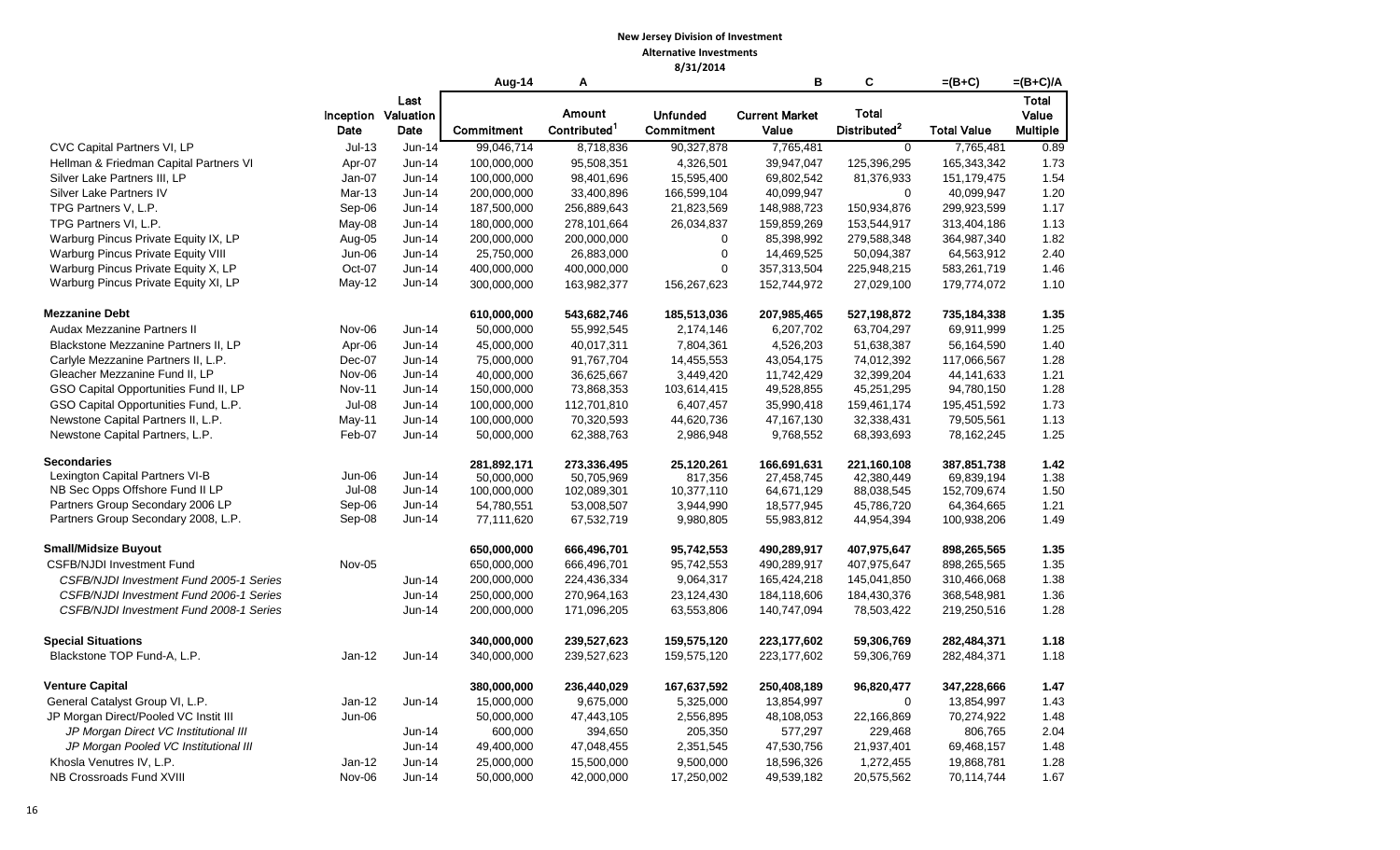|                                                |          |                     | Aug-14         | А                        |                 | B                     | С                        | $=(B+C)$           | $=(B+C)/A$      |
|------------------------------------------------|----------|---------------------|----------------|--------------------------|-----------------|-----------------------|--------------------------|--------------------|-----------------|
|                                                |          | Last                |                |                          |                 |                       |                          |                    | Total           |
|                                                |          | Inception Valuation |                | Amount                   | <b>Unfunded</b> | <b>Current Market</b> | <b>Total</b>             |                    | Value           |
|                                                | Date     | Date                | Commitment     | Contributed <sup>1</sup> | Commitment      | Value                 | Distributed <sup>2</sup> | <b>Total Value</b> | <b>Multiple</b> |
| NB/NJ Custom Investment Fund                   | Aug-07   | Jun-14              | 100,000,000    | 88,921,905               | 25,905,714      | 87,378,077            | 52,805,591               | 140,183,668        | 1.58            |
| TCV VIII, L.P.                                 | $Jan-14$ | Jun-14              | 100,000,000    | 7,704,634                | 92,295,366      | 7,038,838             | $\mathbf 0$              | 7,038,838          | 0.91            |
| Tenaya Capital VI, L.P.                        | Jul-12   | Jun-14              | 40,000,000     | 25,195,384               | 14,804,616      | 25,892,717            | $\mathbf 0$              | 25,892,717         | 1.03            |
| <b>Private Equity Subtotal</b>                 |          |                     | 12,387,775,429 | 9,417,142,593            | 4,205,827,649   | 7,118,626,301         | 5,786,726,767            | 12,905,353,069     | 1.37            |
| <b>Real Estate</b>                             |          |                     |                |                          |                 |                       |                          |                    |                 |
| <b>Debt</b>                                    |          |                     | 1,407,251,598  | 1,001,226,894            | 405,900,751     | 766,246,354           | 634,834,402              | 1,401,080,756      | 1.40            |
| CT High Grade Partners II, LLC                 | May-08   | Jun-14              | 675,000,000    | 572,861,303              | 99,133,604      | 619,929,608           | 155,657,208              | 775,586,815        | 1.35            |
| Guggenheim Structured Real Estate III          | Sep-07   | Jun-14              | 100,000,000    | 100,000,000              | 0               | 9,794,761             | 71,123,322               | 80,918,083         | 0.81            |
| Lone Star Fund VII (U.S.) LP                   | May-11   | Jun-14              | 300,000,000    | 283,589,254              | 18,845,732      | 92,648,287            | 407,200,497              | 499,848,784        | 1.76            |
| M&G Real Estate Debt Fund II, LP               | $Jul-13$ | $Jun-14$            | 124,448,453    | 23,909,911               | 100,984,697     | 23,823,257            | 853,376                  | 24,676,633         | 1.03            |
| M&G Real Estate Debt Fund III, LP              | $Jul-13$ | Jun-14              | 207,803,145    | 20,866,426               | 186,936,719     | 20,050,441            | $\mathbf 0$              | 20,050,441         | 0.96            |
| <b>Equity</b>                                  |          |                     | 4,330,534,326  | 2,867,174,253            | 1,704,890,906   | 2,491,975,833         | 1,129,026,597            | 3,621,002,430      | 1.26            |
| AEW Core Property Trust U.S. Inc.              | Oct-07   | Jun-14              | 100,000,000    | 100,000,000              | $\mathbf 0$     | 91,911,759            | 25,730,500               | 117,642,260        | 1.18            |
| ARA Asia Dragon Limited                        | Sep-07   | $Jun-14$            | 100,000,000    | 92,842,000               | 7,158,000       | 46,484,882            | 81,679,431               | 128,164,313        | 1.38            |
| <b>Blackstone Real Estate Partners Asia LP</b> | $Jun-13$ | $Jun-14$            | 500,000,000    | 152,370,660              | 348,295,677     | 168,109,647           | 2,161,177                | 170,270,824        | 1.12            |
| <b>Blackstone Real Estate V</b>                | Feb-06   | $Jun-14$            | 75,000,000     | 78,353,336               | 3,130,539       | 80,585,824            | 58,204,090               | 138,789,914        | 1.77            |
| <b>Blackstone Real Estate VI</b>               | Feb-07   | Jun-14              | 100,000,000    | 98,819,024               | 5,035,858       | 125,289,054           | 67,548,369               | 192,837,422        | 1.95            |
| Blackstone Real Estate Partners VI, Sec        | Nov-11   | Jun-14              | 43,624,688     | 39,746,005               | 3,878,683       | 54,656,959            | 26,384,813               | 81,041,772         | 2.04            |
| <b>Blackstone Real Estate VII</b>              | Dec-11   | Jun-14              | 300,000,000    | 245,988,863              | 90,807,316      | 281,508,637           | 64,583,684               | 346,092,321        | 1.41            |
| Carlyle Realty Partners V LP                   | Feb-07   | Jun-14              | 100,000,000    | 122,379,471              | 36,693,702      | 34,576,452            | 122,004,526              | 156,580,978        | 1.28            |
| Exeter - Core Industrial Venture Fund          | Apr-12   | Jun-14              | 200,000,000    | 156,098,250              | 43,901,750      | 156, 152, 419         | 13,810,500               | 169,962,919        | 1.09            |
| Hammes Partners II, L.P.                       | Mar-14   | N/A                 | 100,000,000    | 0                        | 100,000,000     | $\mathbf 0$           | $\mathbf 0$              | $\Omega$           | N/A             |
| Heitman America Real Estate Trust, L.P.        | Jan-07   | Jun-14              | 100,000,000    | 100,000,000              | $\mathbf 0$     | 115,859,040           | 26,351,508               | 142,210,548        | 1.42            |
| Lone Star Real Estate Fund II (U.S.) LP        | May-11   | Jun-14              | 100,000,000    | 85,017,717               | 14,907,283      | 47,827,226            | 62,340,671               | 110,167,896        | 1.30            |
| Lubert Adler Real Estate Fund VI-B             | Feb-11   | Jun-14              | 100,000,000    | 95,000,000               | 14,512,491      | 83,274,534            | 48,750,000               | 132,024,534        | 1.39            |
| Meyer Bergman Euro Retail Partners II-TE       | Jul-14   | Jun-14              | 65,860,015     | $\mathbf 0$              | 65,860,015      | $\mathbf 0$           | $\mathbf 0$              | 0                  | N/A             |
| NJDOI/GMAM Core Plus RE Investment             | May-08   | Jun-14              | 81,500,000     | 69,537,518               | 20,536,135      | 33,697,085            | 68,702,253               | 102,399,338        | 1.47            |
| NJDOI/GMAM Opp RE Investment Program           | May-08   | Jun-14              | 25,000,000     | 15,132,863               | 9,867,137       | 13,983,020            | 7,400,638                | 21,383,658         | 1.41            |
| Northwood Real Estate Co-Invest                | Dec-12   | Jun-14              | 75,000,000     | 19,962,772               | 55,245,580      | 19,875,036            | 208,352                  | 20,083,388         | 1.01            |
| Northwood RE Partners L.P., (Series III)       | Dec-12   | Jun-14              | 75,000,000     | 48,003,905               | 32,020,144      | 47,464,538            | 5,085,337                | 52,549,875         | 1.09            |
| Northwood RE Partners L.P., (Series IV)        | Nov-13   | Jun-14              | 200,000,000    | 69,400,942               | 130,599,058     | 68,497,134            | $\mathbf 0$              | 68,497,134         | 0.99            |
| OZNJ Real Estate Opportunities, LP             | Mar-13   | Jun-14              | 50,000,000     | 23,478,271               | 27,139,942      | 23,927,839            | 618,213                  | 24,546,052         | 1.05            |
| Och-Ziff Real Estate Fund III, LP              | Aug-14   | N/A                 | 100,000,000    | $\mathbf 0$              | 100,000,000     | $\mathbf 0$           | $\mathbf 0$              | $\mathbf 0$        | N/A             |
| Perella Weinberg Real Estate Fund II LP        | $Jul-13$ | $Jun-14$            | 99,634,272     | 27,150,805               | 72,483,467      | 26,929,731            | $\pmb{0}$                | 26,929,731         | 0.99            |
| Prime Property Fund                            | Aug-07   | Jun-14              | 130,000,000    | 150,000,000              | 0               | 95,175,511            | 62,937,047               | 158,112,558        | 1.05            |
| PRISA II                                       | Jun-07   | Jun-14              | 60,000,000     | 100,000,000              | $\pmb{0}$       | 52,865,053            | 49,863,927               | 102,728,980        | 1.03            |
| PRISA Real Estate Separate Account             | Dec-06   | Jun-14              | 265,000,000    | 300,000,000              | 0               | 189,858,371           | 124,758,309              | 314,616,680        | 1.05            |
| Prologis European Properties Fund II           | Sep-13   | Jun-14              | 189,915,351    | 183,329,350              | 6,586,002       | 184,313,607           | 6,908,343                | 191,221,950        | 1.04            |
| RE Capital Asia Partners III, L.P.             | Aug-12   | Jun-14              | 80,000,000     | 50,590,220               | 35,019,666      | 58,100,403            | 9,711,663                | 67,812,066         | 1.34            |
| TPG/NJ (RE) Partnership, LP                    | Feb-13   | Jun-14              | 350,000,000    | 51,000,000               | 299,000,000     | 64,914,330            | $\mathbf 0$              | 64,914,330         | 1.27            |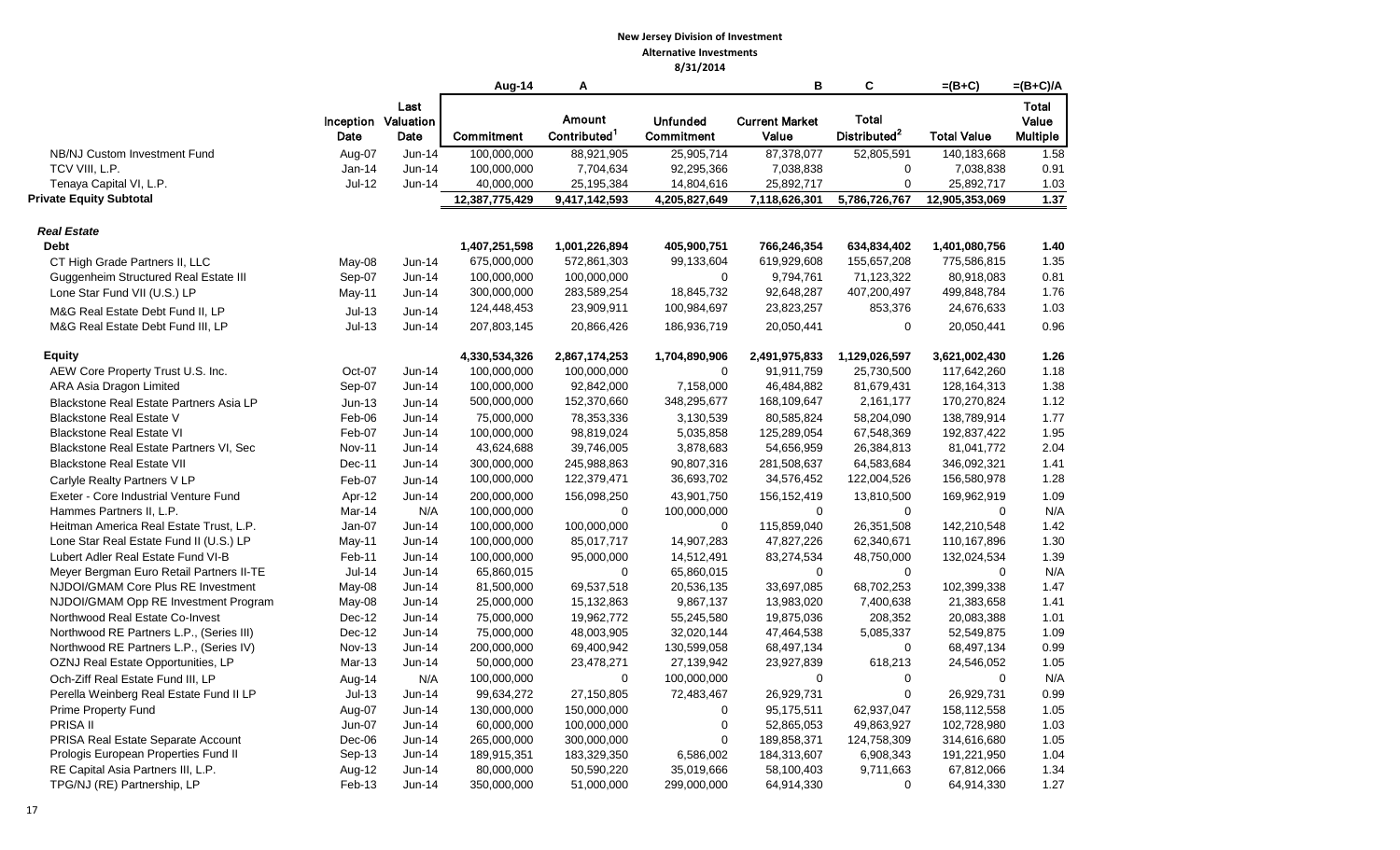|                                           |               |                             |               |                          | 0/31/2014                     |                                |                          |                    |                          |
|-------------------------------------------|---------------|-----------------------------|---------------|--------------------------|-------------------------------|--------------------------------|--------------------------|--------------------|--------------------------|
|                                           |               |                             | Aug-14        | Α                        |                               | В                              | C                        | $=(B+C)$           | $=(B+C)/A$               |
|                                           |               | Last                        |               | Amount                   |                               |                                | <b>Total</b>             |                    | Total                    |
|                                           | Date          | Inception Valuation<br>Date | Commitment    | Contributed <sup>1</sup> | <b>Unfunded</b><br>Commitment | <b>Current Market</b><br>Value | Distributed <sup>2</sup> | <b>Total Value</b> | Value<br><b>Multiple</b> |
|                                           |               |                             |               |                          |                               |                                |                          |                    |                          |
| Tucker Development/Acquisition Fund       | Oct-07        | Jun-14                      | 50,000,000    | 49,174,917               | 825,083                       | 47,023,023                     | $\mathbf 0$              | 47,023,023         | 0.96                     |
| Warburg Pincus Real Estate Fund I         | Sep-06        | Jun-14                      | 100,000,000   | 95,833,333               | 0                             | 63,149,759                     | 79,825,481               | 142,975,240        | 1.49                     |
| Westbrook Real Estate Fund VIII           | Feb-08        | Jun-14                      | 100,000,000   | 110,980,414              | $\mathbf 0$                   | 69,133,890                     | 79,776,506               | 148,910,396        | 1.34                     |
| Westbrook VII                             | Jan-07        | Jun-14                      | 40,000,000    | 40,000,000               | $\mathbf 0$                   | 23,244,026                     | 25,503,033               | 48,747,059         | 1.22                     |
| Wheelock SREF NJ CO-Invest Feeder, LP     | <b>Nov-12</b> | Jun-14                      | 50,000,000    | 26,305                   | 49,973,695                    | $\mathbf 0$                    | $\mathbf 0$              | $\mathbf 0$        | 0.00                     |
| Wheelock Street Real Estate Fund, L.P.    | Dec-11        | Jun-14                      | 100,000,000   | 86,531,990               | 16,839,005                    | 113,745,354                    | 8,178,227                | 121,923,581        | 1.41                     |
| Wheelock Street Real Estate Fund II, L.P. | Apr-14        | Jun-14                      | 125,000,000   | 10,425,322               | 114,574,678                   | 9,841,692                      | 0                        | 9,841,692          | 0.94                     |
| <b>Real Estate Subtotal</b>               |               |                             | 5,737,785,924 | 3,868,401,147            | 2,110,791,657                 | 3,258,222,187                  | 1,763,860,999            | 5,022,083,186      | 1.30                     |
| <b>Hedge Fund</b>                         |               |                             |               |                          |                               |                                |                          |                    |                          |
| <b>Absolute Return</b>                    |               |                             | 1,000,000,000 | 900,000,000              | 100,000,000                   | 909,135,600                    | $\mathbf 0$              | 909,135,600        | 1.01                     |
| <b>BlueCrest Capital Management LLP</b>   | Apr-12        | $Jul-14$                    | 300,000,000   | 300,000,000              | 0                             | 304,244,100                    | $\mathbf 0$              | 304,244,100        | 1.01                     |
| Brevan Howard Fund Limited                | <b>Nov-11</b> | $Jul-14$                    | 300,000,000   | 300,000,000              | $\pmb{0}$                     | 302,850,900                    | 0                        | 302,850,900        | 1.01                     |
| Iguazu Partners, L.P.                     | Dec-13        | Jun-14                      | 150,000,000   | 50,000,000               | 100,000,000                   | 53,037,600                     | $\Omega$                 | 53,037,600         | 1.06                     |
| MKP Opportunity Partners, L.P.            | Sep-12        | <b>Jul-14</b>               | 250,000,000   | 250,000,000              | $\mathbf 0$                   | 249,003,000                    | $\Omega$                 | 249,003,000        | 1.00                     |
| <b>Credit</b>                             |               |                             | 1,750,000,000 | 1,729,315,183            | 110,652,329                   | 2,043,610,582                  | 92,362,885               | 2,135,973,468      | 1.24                     |
| Canyon Value Realization Fund             | Jun-07        | $Jul-14$                    | 75,000,000    | 75,000,000               | $\mathbf 0$                   | 129,438,150                    | $\Omega$                 | 129,438,150        | 1.73                     |
| Canyon Balanced Fund                      | $Jul-11$      | <b>Jul-14</b>               | 125,000,000   | 125,000,000              | $\pmb{0}$                     | 187,097,917                    | 1,070,704                | 188,168,621        | 1.51                     |
| Claren Road Credit Master Fund, Ltd.      | Jun-12        | Jul-14                      | 250,000,000   | 250,000,000              | 0                             | 262,906,750                    | $\mathbf 0$              | 262,906,750        | 1.05                     |
| GSO Credit Partners - A, L.P.             | Mar-12        | $Jul-14$                    | 400,000,000   | 400,000,000              | $\pmb{0}$                     | 577,024,000                    | $\mathbf 0$              | 577,024,000        | 1.44                     |
| GSO Special Situations Fund, L.P.         | Feb-12        | <b>Jul-14</b>               | 100,000,000   | 100,000,000              | $\pmb{0}$                     | 142,816,100                    | $\mathbf 0$              | 142,816,100        | 1.43                     |
| Lazard Rathmore Fund, Ltd.                | Aug-12        | <b>Jul-14</b>               | 150,000,000   | 150,000,000              | 0                             | 171,897,450                    | $\Omega$                 | 171,897,450        | 1.15                     |
| OZNJ Private Opportunities LP             | Mar-13        | <b>Jul-14</b>               | 200,000,000   | 234,315,183              | 55,652,329                    | 155,623,085                    | 91,292,181               | 246,915,267        | 1.05                     |
| Regiment Capital Ltd. Fund                | Dec-11        | <b>Jul-14</b>               | 150,000,000   | 150,000,000              | $\mathbf 0$                   | 168,937,200                    | $\mathbf 0$              | 168,937,200        | 1.13                     |
|                                           |               | $Jul-14$                    |               |                          | 55,000,000                    |                                | $\Omega$                 |                    | 1.01                     |
| Solus Opportunities Fund 3, LP            | Apr-14        |                             | 300,000,000   | 245,000,000              |                               | 247,869,930                    |                          | 247,869,930        |                          |
| <b>Distressed</b>                         |               |                             | 350,000,000   | 450,000,000              | 0                             | 275,441,302                    | 390,054,017              | 665,495,319        | 1.48                     |
| <b>Centerbridge Credit Partners</b>       | Oct-07        | <b>Jul-14</b>               | 200,000,000   | 200,000,000              | $\pmb{0}$                     | 247,260,772                    | 79,145,118               | 326,405,890        | 1.63                     |
| <b>King Street Capital</b>                | Feb-07        | $Jul-14$                    | 150,000,000   | 150,000,000              | 0                             | 22,988,975                     | 209,521,527              | 232,510,502        | 1.55                     |
| Marathon Special Opp Fund, LTD            | Jul-08        | $Jul-14$                    | 0             | 100,000,000              | 0                             | 5,191,555                      | 101,387,372              | 106,578,927        | 1.07                     |
|                                           |               |                             |               |                          |                               |                                |                          |                    |                          |
| <b>Equity Long/ Short</b>                 |               |                             | 1,425,000,000 | 975,119,901              | 449,880,099                   | 1,249,861,850                  | 100,000,000              | 1,349,861,850      | 1.38                     |
| Archipelago Partners, LP                  | Jun-06        | Jul-14                      | 150,000,000   | 150,000,000              | $\mathbf 0$                   | 152,690,900                    | 100,000,000              | 252,690,900        | 1.68                     |
| Bay Pond Partners, L.P.                   | Apr-12        | <b>Jul-14</b>               | 200,000,000   | 200,000,000              | $\pmb{0}$                     | 237,397,600                    | $\mathbf 0$              | 237,397,600        | 1.19                     |
| Cadian Fund, L.P.                         | May-12        | $Jul-14$                    | 100,000,000   | 100,000,000              | 0                             | 101,769,200                    | $\mathbf{0}$             | 101,769,200        | 1.02                     |
| Omega Overseas Partners Ltd. Class-B      | Jan-07        | <b>Jul-14</b>               | 225,000,000   | 125,000,000              | 100,000,000                   | 219,226,250                    | 0                        | 219,226,250        | 1.75                     |
| Scopia PX, LLC                            | $Jan-13$      | Jul-14                      | 250,000,000   | 150,000,000              | 100,000,000                   | 166,798,350                    | $\mathbf 0$              | 166,798,350        | 1.11                     |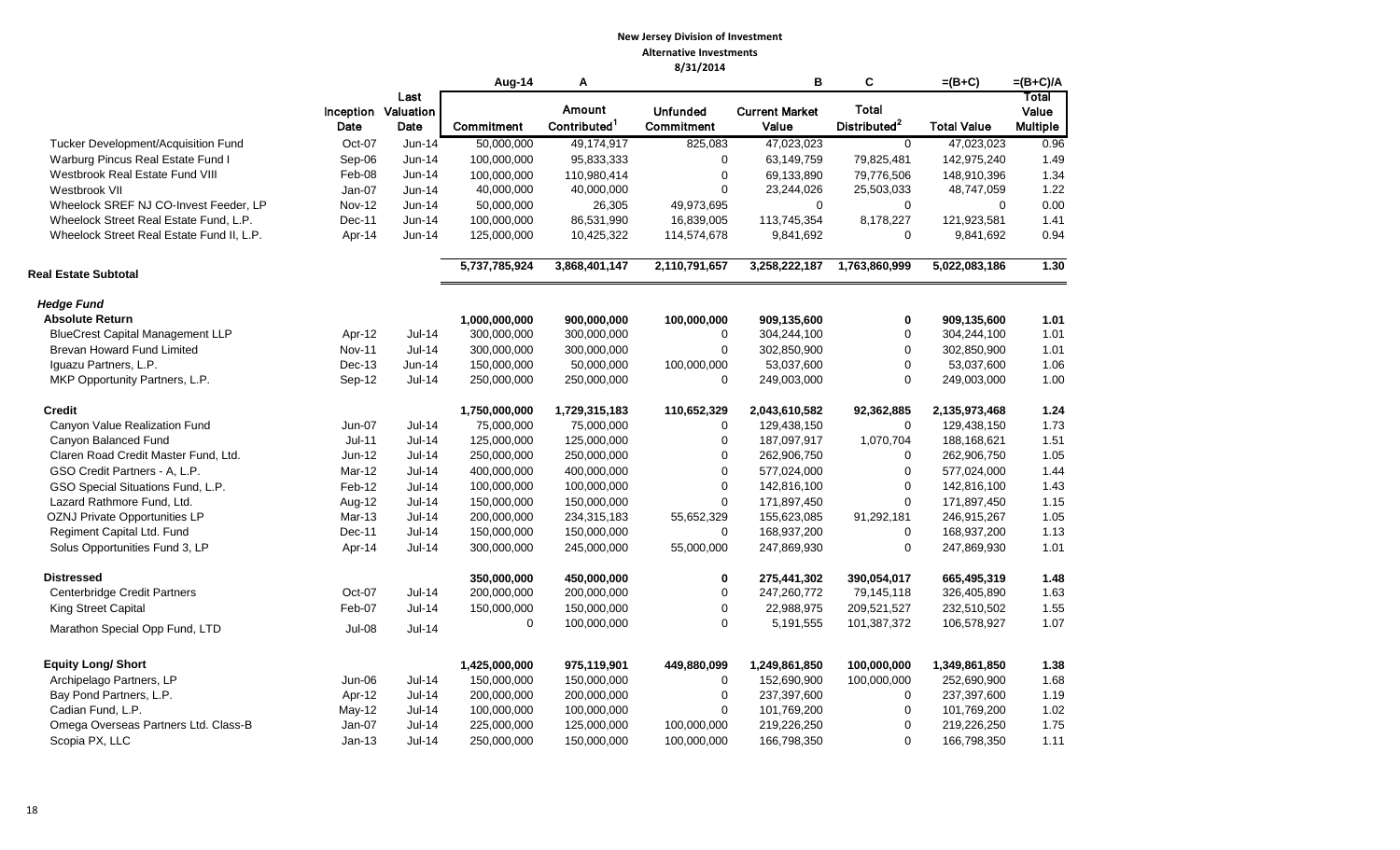|                                                                             |                  |                                     | Aug-14        | Α                                         |                               | B                              | C                                        | $=(B+C)$           | $=(B+C)/A$                        |
|-----------------------------------------------------------------------------|------------------|-------------------------------------|---------------|-------------------------------------------|-------------------------------|--------------------------------|------------------------------------------|--------------------|-----------------------------------|
|                                                                             | Date             | Last<br>Inception Valuation<br>Date | Commitment    | <b>Amount</b><br>Contributed <sup>1</sup> | <b>Unfunded</b><br>Commitment | <b>Current Market</b><br>Value | <b>Total</b><br>Distributed <sup>2</sup> | <b>Total Value</b> | Total<br>Value<br><b>Multiple</b> |
| ValueAct Capital Partners II, L.P.                                          | <b>Nov-11</b>    | Aug-14                              | 150,000,000   | 150,000,000                               | $\mathbf 0$                   | 242,418,150                    | $\mathbf 0$                              | 242,418,150        | 1.62                              |
| ValueAct Co-Invest International LP                                         | $Jun-13$         | Aug-14                              | 200,000,000   | 119,901                                   | 199,880,099                   | $\Omega$                       | $\mathbf 0$                              | $\Omega$           | N/A                               |
| Visium Balanced Offshore Fund, Ltd                                          | Aug-12           | $Jul-14$                            | 150,000,000   | 100,000,000                               | 50,000,000                    | 129,561,400                    | $\mathbf 0$                              | 129,561,400        | 1.30                              |
| <b>Event Driven</b>                                                         |                  |                                     | 1,400,000,000 | 1,079,786,223                             | 320,213,777                   | 1,266,445,158                  | 202,594,192                              | 1,469,039,350      | 1.36                              |
| Cevian Capital II, L.P.                                                     | Apr-12           | Jul-14                              | 150,000,000   | 150,000,000                               | $\mathbf 0$                   | 188,018,700                    | $\mathbf 0$                              | 188,018,700        | 1.25                              |
| Davidson Kempner Institutional Partners, L.P                                | Dec-06           | Jul-14                              | 150,000,000   | 150,000,000                               | $\mathbf 0$                   | 230,716,350                    | $\mathbf 0$                              | 230,716,350        | 1.54                              |
| Elliott Associates, L.P.                                                    | Apr-12           | Jun-14                              | 200,000,000   | 90,883,000                                | 109,117,000                   | 99,055,108                     | $\Omega$                                 | 99,055,108         | 1.09                              |
| JANA Strategic Investment Fund II, LP                                       | $Jun-13$         | $Jul-14$                            | 300,000,000   | 138,977,221                               | 161,022,779                   | 72,061,235                     | 82,358,718                               | 154,419,954        | 1.11                              |
| Pershing Square LP                                                          | Apr-10           | <b>Jul-14</b>                       | 200,000,000   | 200,000,000                               | 0                             | 234,715,575                    | 85,000,000                               | 319,715,575        | 1.60                              |
| Starboard Leaders Fund LP                                                   | Mar-14           | Jul-14                              | 125,000,000   | 74,926,002                                | 50,073,998                    | 77,107,248                     | $\mathbf 0$                              | 77,107,248         | 1.03                              |
| Starboard Value and Opportunity LP                                          | Mar-14           | <b>Jul-14</b>                       | 75,000,000    | 75,000,000                                | $\mathbf 0$                   | 75,574,725                     | $\mathbf 0$                              | 75,574,725         | 1.01                              |
| Third Point Offshore Fund, LTD.                                             | Apr-11           | Jul-14                              | 100,000,000   | 100,000,000                               | 0                             | 135,166,166                    | 10,235,474                               | 145,401,640        | 1.45                              |
| York Capital Management, LP                                                 | Feb-07           | $Jul-14$                            | 100,000,000   | 100,000,000                               | 0                             | 154,030,050                    | 25,000,000                               | 179,030,050        | 1.79                              |
| <b>Fund of Funds</b>                                                        |                  |                                     | 2,210,000,000 | 2,060,258,928                             | 149,741,072                   | 2,580,063,945                  | 29,590,586                               | 2,609,654,531      | 1.27                              |
| AIMS/NJ Multi-Strategy Portfolio, LLC                                       | Aug-06           | Jun-14                              | 550.000.000   | 550,000,000                               | $\Omega$                      | 689.946.802                    | $\mathbf 0$                              | 689.946.802        | 1.25                              |
| Arden Garden State NJ Fund LP.                                              | Jun-06           | $Jul-14$                            | 500,000,000   | 500,000,000                               | $\mathbf 0$                   | 560,249,290                    | $\mathbf 0$                              | 560,249,290        | 1.12                              |
| Protege Partners, LP                                                        | <b>Jun-07</b>    | $Jul-14$                            | 150,000,000   | 150,000,000                               | $\Omega$                      | 179,670,913                    | $\Omega$                                 | 179,670,913        | 1.20                              |
| RC Woodley Park, LP                                                         | Aug-06           | $Jun-14$                            | 810,000,000   | 751,258,928                               | 58,741,072                    | 1,028,418,979                  | 29,590,586                               | 1,058,009,565      | 1.41                              |
| Reservoir Strategic Partners Fund, LP                                       | <b>Jul-11</b>    | <b>Jul-14</b>                       | 200,000,000   | 109,000,000                               | 91,000,000                    | 121,777,961                    | $\mathbf 0$                              | 121,777,961        | 1.12                              |
| <b>Global Macro</b>                                                         |                  |                                     | 300,000,000   | 300,000,000                               | $\mathbf 0$                   | 317,532,700                    | $\mathbf 0$                              | 317,532,700        | 1.06                              |
| Lynx (Bermuda) Ltd.                                                         | Mar-11           | <b>Jul-14</b>                       | 100,000,000   | 100,000,000                               | 0                             | 104,232,900                    | $\mathbf 0$                              | 104,232,900        | 1.04                              |
| <b>Winton Futures Fund</b>                                                  | $Jan-11$         | Aug-14                              | 200,000,000   | 200,000,000                               | 0                             | 213,299,800                    | $\Omega$                                 | 213,299,800        | 1.07                              |
| <b>Multi-Strategy</b>                                                       |                  |                                     | 300,000,000   | 450,000,000                               | $\mathbf{0}$                  | 288,569,301                    | 304,800,000                              | 593,369,301        | 1.32                              |
| AG Garden Partners, LP                                                      | Mar-06           | $Jul-14$                            | $\Omega$      | 150,000,000                               | 0                             | 6,631,926                      | 154,800,000                              | 161,431,926        | 1.08                              |
| Farallon Capital Inst. Partners, L.P.                                       | <b>Jun-07</b>    | <b>Jul-14</b>                       | 150,000,000   | 150,000,000                               | 0                             | 94,119,150                     | 75,000,000                               | 169,119,150        | 1.13                              |
| OZ Domestic Partners II, Ltd.                                               | Jun-06           | $Jul-14$                            | 150,000,000   | 150,000,000                               | 0                             | 187,818,225                    | 75,000,000                               | 262,818,225        | 1.75                              |
| <b>Hedge Fund Subtotal</b>                                                  |                  |                                     | 8,735,000,000 | 7,944,480,235                             | 1,130,487,277                 | 8,930,660,438                  | 1,119,401,681                            | 10,050,062,119     | $\frac{1.27}{5.27}$               |
| <b>Real Assets</b>                                                          |                  |                                     |               |                                           |                               |                                |                                          |                    |                                   |
| Aether Real Assets III Surplus, LP                                          | <b>Nov-13</b>    | $Jun-14$                            | 100,000,000   | 19,951,977                                | 80,153,682                    | 19,432,206                     | 105,659                                  | 19,537,865         | 0.98                              |
|                                                                             |                  |                                     |               |                                           |                               |                                |                                          |                    |                                   |
| Aether Real Assets III, LP                                                  | Nov-13           | <b>Jun-14</b>                       | 30,000,000    | 3,628,347                                 | 26,394,857                    | 3,462,883                      | 23,204                                   | 3,486,087          | 0.96                              |
| Blackstone Energy Partners, L.P.<br><b>Blackstone Resources Select Fund</b> | Mar-12           | Jun-14<br><b>Jul-14</b>             | 150,000,000   | 119,640,174                               | 54,446,825                    | 109,852,264                    | 64,979,890                               | 174,832,153        | 1.46                              |
| Blackstone TOP Fund - A, L.P.                                               | Aug-11           | Jun-14                              | 250,000,000   | 250,000,000                               | 0                             | 216,338,250                    | $\mathbf 0$                              | 216,338,250        | 0.87<br>1.11                      |
| BX NJ Co-Invest, L.P.                                                       | Jul-12           |                                     | 389,985,858   | 365,684,446                               | 62,709,552                    | 358,821,440                    | 45,799,041                               | 404,620,481        | 2.97                              |
|                                                                             | Aug-12           | Jun-14                              | 20,014,142    | 20,163,396                                | 15,662,474<br>$\mathbf 0$     | 44,171,927                     | 15,811,728                               | 59,983,656         |                                   |
| Gresham Commodity Fund (ETAP)<br>Gresham Commodity Fund (TAP)               | Feb-08<br>Nov-07 | Jul-14<br>$Jul-14$                  | 200,000,000   | 200,000,000                               |                               | 145,939,800                    | $\mathbf 0$                              | 145,939,800        | 0.73                              |
|                                                                             |                  |                                     | 200,000,000   | 200,000,000                               | 0                             | 88,293,500                     | 75,000,000                               | 163,293,500        | 0.82                              |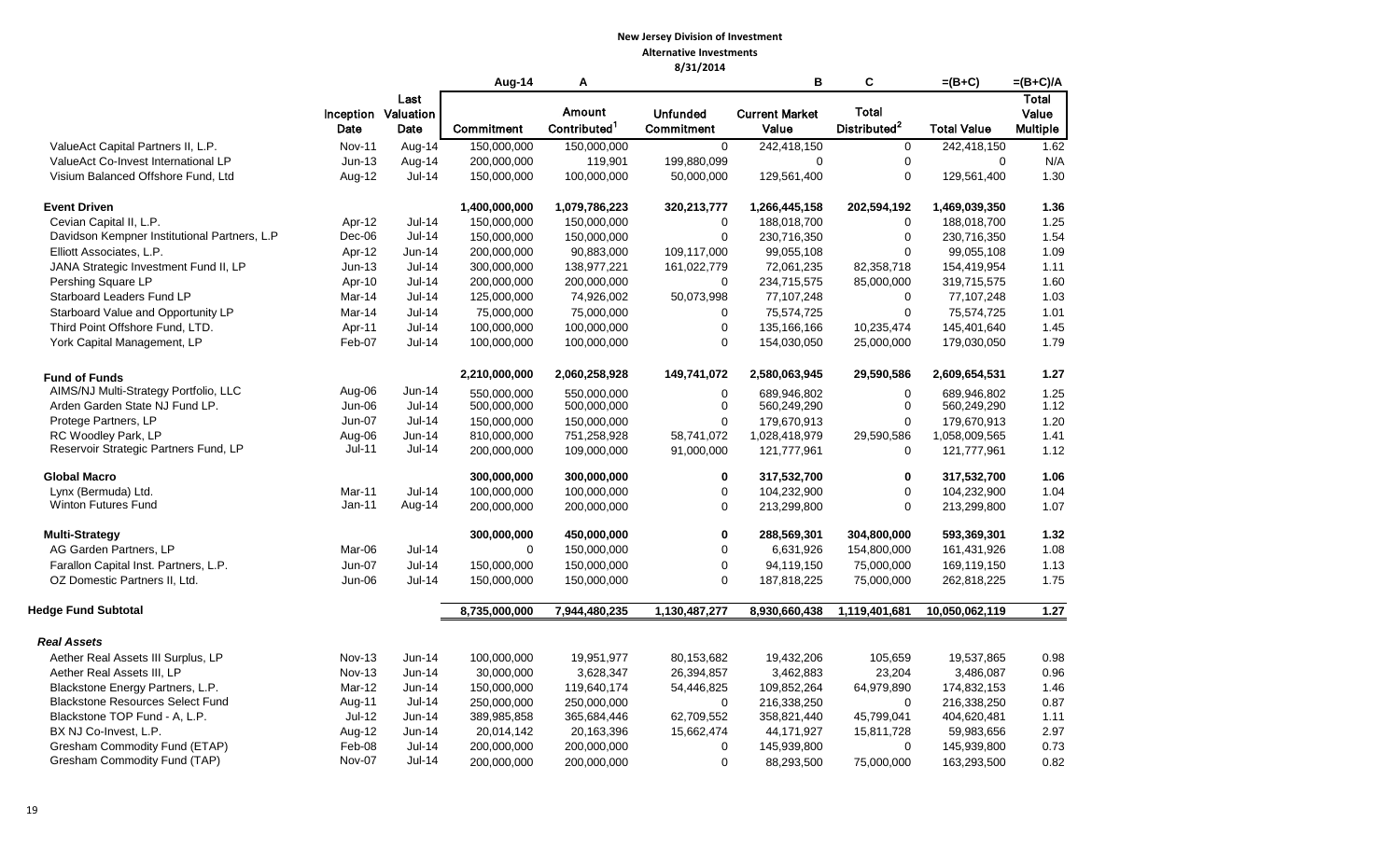|                                        |                   |                                  | Aug-14            | A                     |                                      | в                              | C                                 | $=(B+C)$           | $=(B+C)/A$                        |
|----------------------------------------|-------------------|----------------------------------|-------------------|-----------------------|--------------------------------------|--------------------------------|-----------------------------------|--------------------|-----------------------------------|
|                                        | Inception<br>Date | Last<br><b>Valuation</b><br>Date | <b>Commitment</b> | Amount<br>Contributed | <b>Unfunded</b><br><b>Commitment</b> | <b>Current Market</b><br>Value | Total<br>Distributed <sup>2</sup> | <b>Total Value</b> | <b>Total</b><br>Value<br>Multiple |
| GSO Energy Partners - A, L.P.          | Mar-12            | Jun-14                           | 500,000,000       | 232,973,654           | 325,946,395                          | 222,280,965                    | 60,495,673                        | 282,776,638        | 1.21                              |
| Hitecvision VII, L.P.                  | Apr-14            | Jun-14                           | 100,000,000       | 1,104,753             | 98,895,247                           | 517,648                        | 0                                 | 517,648            | 0.47                              |
| OZNJ Real Asset Opportunities, LP      | Mar-13            | $Jul-14$                         | 50,000,000        | 41,130,464            | 8,869,536                            | 41,006,990                     | 0                                 | 41,006,990         | 1.00                              |
| RC Woodley Park, L.P.                  | May-11            | Jun-14                           | 135,000,000       | 135,000,000           | 0                                    | 2,602,008                      | 89,569,359                        | 92,171,367         | 0.68                              |
| <b>Schroders Commodity Portfolio</b>   | Jan-08            | Aug-14                           | 500,000,000       | 450,000,000           | 50,000,000                           | 210,264,175                    | 175,000,000                       | 385,264,175        | 0.86                              |
| <b>Sheridan Production Partners I</b>  | Aug-07            | Jun-14                           | 50,000,000        | 52,250,000            | 0                                    | 46,145,008                     | 43,000,000                        | 89,145,008         | 1.71                              |
| Sheridan Production Partners II-B, L.P | Nov-10            | $Jun-14$                         | 100,000,000       | 95,750,000            | 4,250,000                            | 70,857,968                     | 6,250,000                         | 77,107,968         | 0.81                              |
| Tenaska Power Fund II, L.P.            | Sep-08            | Jun-14                           | 100,000,000       | 87,542,018            | 12,457,982                           | 55,049,117                     | 23,549,655                        | 78,598,772         | 0.90                              |
| Warburg Pincus Energy, L.P.            | May-14            | N/A                              | 100,000,000       | 1,125,000             | 98,875,000                           | 1,125,000                      | 0                                 | 1,125,000          | 1.00                              |
| <b>Real Assets Subtotal</b>            |                   |                                  | 2,975,000,000     | 2,275,944,229         | 838,661,550                          | 1,636,161,148                  | 599,584,209                       | 2,235,745,358      | 0.98                              |
| <b>Grand Total</b>                     |                   |                                  | 29,835,561,353    | 23,505,968,204        | 8,285,768,133                        | 20,943,670,075                 | 9,269,573,656                     | 30,213,243,731     | 1.29                              |

1. Amount Contributed does not include adjustment for portion of total distributions that are recallable. Contributions does include return of unused funded capital.

2. Total distributed include recallable portion of proceeds.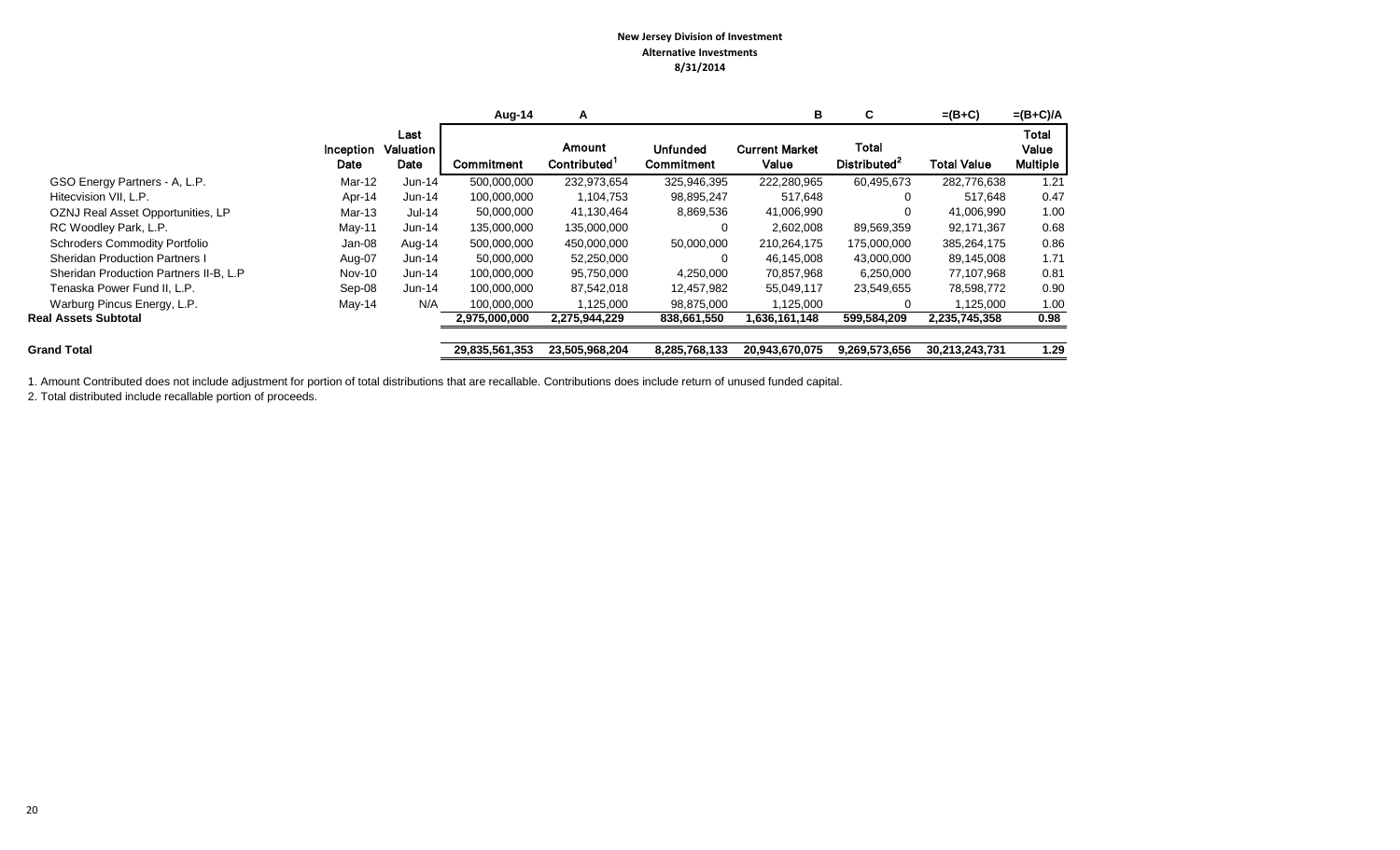#### **New Jersey Division of Investment Global Diversified Credit 8/31/14**

#### **Global Diversified Credit as of August 31, 2014**

Presents underlying fund level information including the Portfolio's original commitments, funded amounts to date, remaining commitments and the distributions to date.

|                                             |                       |        |                           | Aug-14        | A                     |                               | в                                           | C.                                       | $=(B+C)$           | $=(B+C)/A$                            |
|---------------------------------------------|-----------------------|--------|---------------------------|---------------|-----------------------|-------------------------------|---------------------------------------------|------------------------------------------|--------------------|---------------------------------------|
|                                             | <b>Inception Date</b> |        | Last<br>Valuation<br>Date | Commitment    | Amount<br>Contributed | <b>Unfunded</b><br>Commitment | <b>Current Market</b><br>Value <sup>2</sup> | <b>Total</b><br>Distributed <sup>3</sup> | <b>Total Value</b> | <b>Total Value</b><br><b>Multiple</b> |
|                                             |                       |        |                           |               |                       |                               |                                             |                                          |                    |                                       |
| <b>BlackRock Credit Investors</b>           |                       | Oct-07 | $Jun-14$                  | 400,000,000   | 400,000,000           | 172,254,533                   | 41,068,999                                  | 344,509,067                              | 385,578,066        | 0.96                                  |
| <b>BlackRock Credit Investors Co-Invest</b> |                       | Oct-09 | Jun-14                    | 144.000.000   | 144,000,000           | 127,001,253                   | 9,348,928                                   | 254,661,004                              | 264,009,932        | 1.83                                  |
| Cerberus NJ Credit Opportunities Fund, L.P. |                       | Apr-12 | $Jul-14$                  | 300,000,000   | 280,472,637           | 19,527,363                    | 291,410,022                                 | 34,825,871                               | 326,235,892        | 1.16                                  |
| Golden Tree Opportunities LP-Class D        |                       | Sep-07 | <b>Jul-14</b>             | 250,000,000   | 249,500,000           | 500,000                       | 441,147,708                                 | 4,676,086                                | 445,823,794        | 1.79                                  |
| Knight/TPG NPL - C, L.P.                    |                       | Mar-12 | Jun-14                    | 100,000,000   | 78,556,376            | 34,617,326                    | 83,596,260                                  | 13,173,702                               | 96,769,962         | 1.23                                  |
| Och Ziff Capital                            |                       | Apr-10 | Jul-14                    | 500,000,000   | 381,886,251           | 118,113,749                   | 867,159,803                                 | $\Omega$                                 | 867,159,803        | 2.27                                  |
| OZSC II, LP                                 |                       | Mar-13 | Jul-14                    | 300,000,000   | 313,309,682           | 10,452,154                    | 330,216,868                                 | 23,761,836                               | 353,978,704        | 1.13                                  |
| TPG Opportunities Partners III (A), LP      |                       | Apr-14 | $Jun-14$                  | 100,000,000   | 6,897,927             | 93,102,073                    | 6,194,290                                   | 11,567                                   | 6,205,857          | 0.90                                  |
| TPG Specialty Lending, Inc.                 |                       | May-11 | Aug-14                    | 200,000,000   | 102,684,312           | 99,446,439                    | 128,189,726                                 | 26,663,340                               | 154,853,066        | 1.51                                  |
| Total                                       |                       |        |                           | 2,294,000,000 | 1,957,307,185         | 675,014,891                   | 2,198,332,603                               | 702,282,473                              | 2,900,615,076      | 1.48                                  |

1. Amount Contributed does not include adjustment for portion of total distributions that are recallable. Contributions does include return of unused funded capital.

2. Total distributed include recallable portion of proceeds.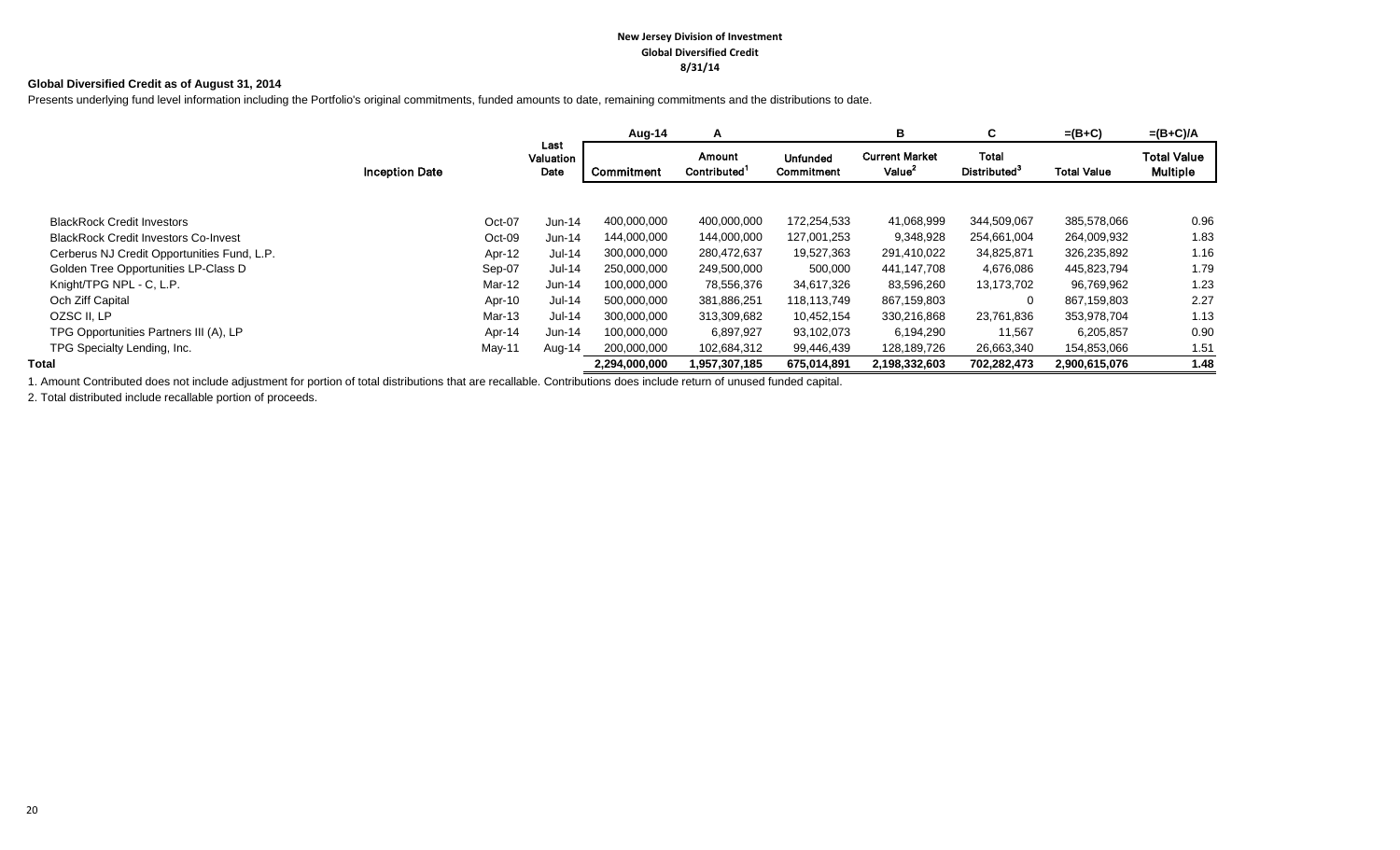## **Opportunistic Investments as of August 31, 2014**

Presents underlying fund level information including the Portfolio's original commitments, funded amounts to date, remaining commitments and the distributions to date.

|                            |                       |                | Aug-14      | А                        |                   | В                     | $\sim$                         | $=(B+C)$           | $=(B+C)/A$         |
|----------------------------|-----------------------|----------------|-------------|--------------------------|-------------------|-----------------------|--------------------------------|--------------------|--------------------|
|                            |                       | Last Valuation |             | Amount                   | <b>Unfunded</b>   | <b>Current Market</b> |                                |                    | <b>Total Value</b> |
|                            | <b>Inception Date</b> | Date           | Commitment  | Contributed <sup>+</sup> | <b>Commitment</b> | Value                 | Total Distributed <sup>3</sup> | <b>Total Value</b> | <b>Multiple</b>    |
|                            |                       |                |             |                          |                   |                       |                                |                    |                    |
| Dyal NJ Investors, L.P.    | $Oct-12$              | Jun-14         | 200,000,000 | 156,578,829              | 61,337,959        | 141,264,377           | 32,415,619                     | 173,679,996        | 1.11               |
| Dyal II NJ Investors, L.P. | Jul-14                | N/A            | 250,000,000 | 0                        | 250,000,000       | 0                     |                                | 0                  | N/A                |
| <b>Total</b>               |                       |                | 450,000,000 | 156,578,829              | 311,337,959       | 141,264,377           | 32,415,619                     | 173,679,996        | 1.11               |

1. Amount Contributed does not include adjustment for portion of total distributions that are recallable. Contributions does include return of unused funded capital.

2. Total distributed include recallable portion of proceeds.